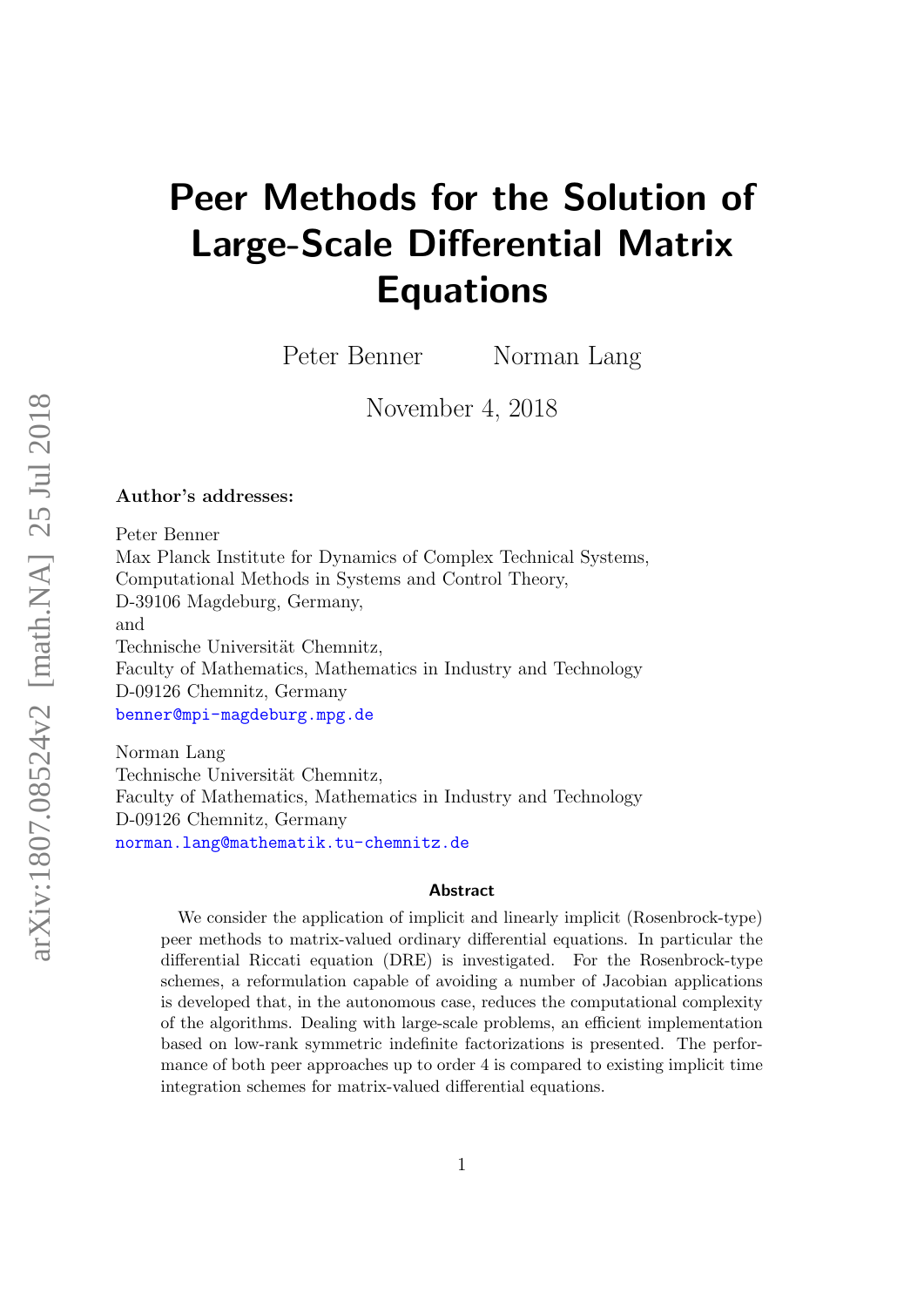# 1 Introduction

Differential matrix equations are of major importance in many fields like optimal control and model reduction of linear dynamical systems, see, e.g., [\[36,](#page-27-0) [1\]](#page-24-0) and [\[49,](#page-28-0) [57\]](#page-28-1), respectively. In that context, the most common differential matrix equations are the differential Riccati and Lyapunov equations (DREs/DLEs), where the latter can be considered as a special case of the Riccati equation. Therefore, as an illustrating example, in this article, we consider the numerical solution of the time-varying DRE

<span id="page-1-0"></span>
$$
\dot{X}(t) = A(t)^T X(t) + X(t)A(t) - X(t)S(t)X(t) + W(t) =: \mathcal{R}(t, X),
$$
  
\n
$$
X(t_0) = X_0,
$$
\n(1)

where  $t \in [t_0, t_f]$ ,  $X(t) \in \mathbb{R}^{n \times n}$  is the sought for solution to Equation [\(1\)](#page-1-0) and  $A(t)$ ,  $W(t)$ ,  $S(t) \in \mathbb{R}^{n \times n}$  are given matrix-valued functions and the matrix  $X_0 \in \mathbb{R}^{n \times n}$  denotes the initial value with  $n$  being the problem dimension. The differential Lyapunov equation results if we set  $S(t) \equiv 0$ . Provided that the matrices A, W, S are piecewise continuous and locally bounded, from  $\left[1, \text{Theorem } 4.1.6\right]$  $\left[1, \text{Theorem } 4.1.6\right]$  $\left[1, \text{Theorem } 4.1.6\right]$  we have that a solution to Equation  $\left(1\right)$ exists and further is unique.

The DRE is one of the most deeply studied nonlinear matrix differential equations due to its importance in optimal control, optimal filtering,  $H_{\infty}$ -control of linear-time varying systems, differential games and many more (see, e.g., [\[1,](#page-24-0) [22,](#page-26-0) [23,](#page-26-1) [42\]](#page-27-1)). Over the last four decades many solution strategies have been presented, see, e.g., [\[15,](#page-25-0) [30,](#page-26-2) [35,](#page-27-2) [21,](#page-26-3) [25,](#page-26-4) [37\]](#page-27-3). Most of these methods are only applicable to small-scale systems, i.e., systems with a rather small number  $n$  of unknowns. Others, suitable for the application to largescale problems have to deal with numerical difficulties like, e.g., instability, see [\[38,](#page-27-4) Section 4.1] for a detailed overview. Due to the fact that in many control applications fast and slow modes are present, the DRE [\(1\)](#page-1-0) is usually fairly stiff. For that reason, the numerical solution based on matrix versions of classical implicit time integration schemes, such as the BDF, Rosenbrock methods, and the Midpoint and Trapezoidal rules [\[16,](#page-25-1) [7,](#page-25-2) [38,](#page-27-4) [8,](#page-25-3) [9\]](#page-25-4) has become a popular tool for the solution of [\(1\)](#page-1-0). Recently, also splitting methods [\[20,](#page-25-5) [52,](#page-28-2) [53\]](#page-28-3) and a structure preserving solution method for large-scale DREs [\[28\]](#page-26-5), using Krylov subspace methods, were proposed. Note that "unrolling" the matrix differential equation into a standard (vector-valued) ordinary differential equation (ODE) is usually infeasible due to the resulting complexity - the ODE would then be posed in  $\mathbb{R}^{n^2 \times n^2}$ .

In the field of implicit time integration methods, linear multistep and one-step methods, such as e.g., the BDF and the Rosenbrock methods, respectively, have been known for many decades and in addition have proven their effectiveness over the years for a wide range of problems. These two traditional classes of time integration methods have been studied separately until recently. As a unifying framework for stability, consistency and convergence analysis for a wide variety of methods, also containing the aforementioned classes, in [\[12\]](#page-25-6) the general linear methods (GLMs) were introduced. Detailed explanations on GLMs are given in the surveys [\[13,](#page-25-7) [14\]](#page-25-8). Most of the classical methods contain a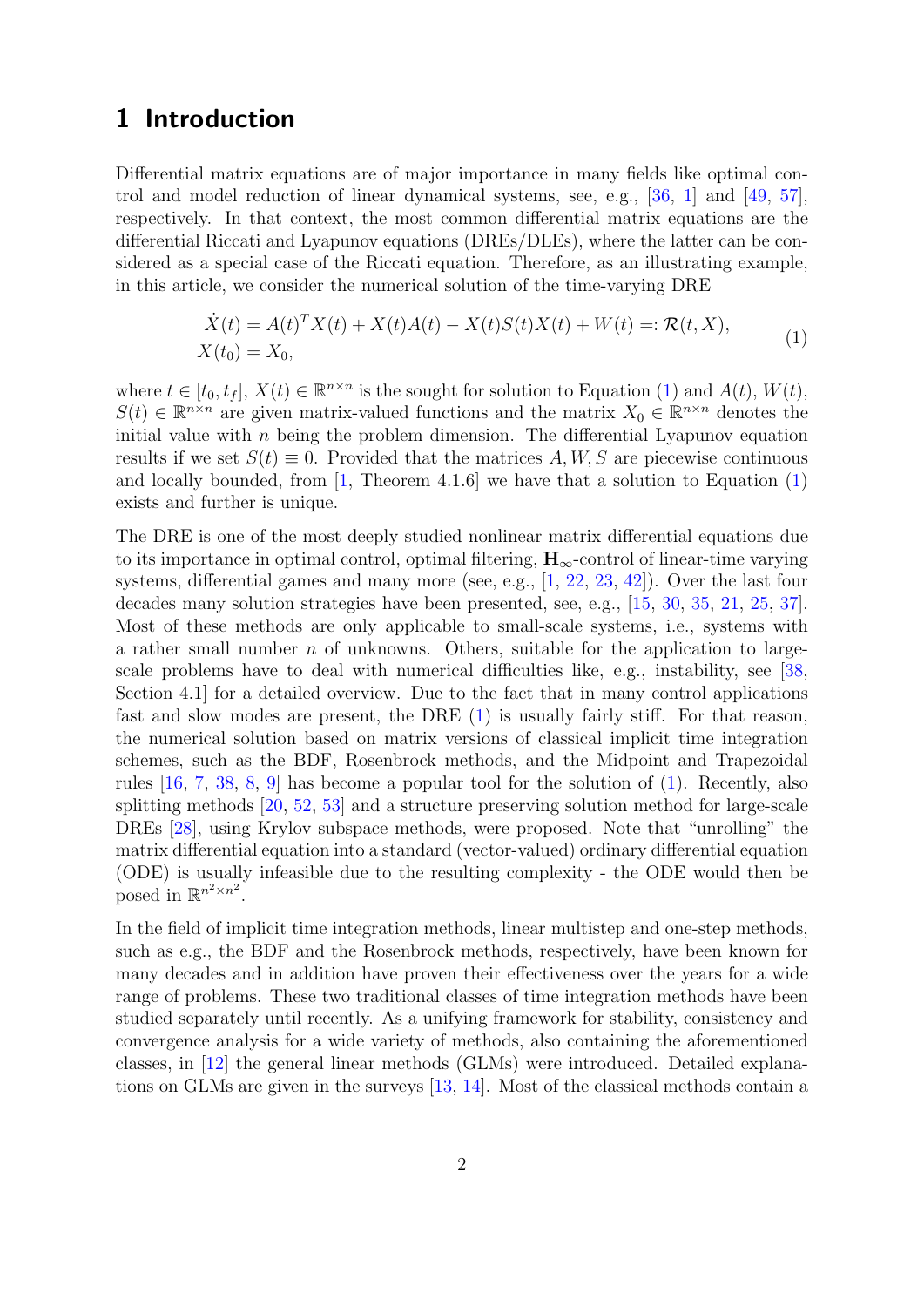number of solution variables  $X_{k+1,j}$  and in addition compute a separate number of auxiliary variables related to function evaluations  $F(\tilde{t}_k, \tilde{X}_k)$  at  $t_k \leq \tilde{t}_k \leq t_{k+1}, \tilde{X}_k \approx X(\tilde{t}_k)$ that are designated to improve the accuracy and stability properties of the approximate solutions. In particular, usually only one solution variable for the approximation of the solution in each time interval is employed. Moreover, for different time intervals, as, e.g., for variable time step sizes, these solution variables may have distinguished accuracy and stability properties. Due to that e.g., the Rosenbrock methods often suffer from order reduction. Now, the idea of the so-called *peer methods* is to define an integration scheme that only contains peer variables, each representing an approximation to the exact solution of [\(1\)](#page-1-0) at different time locations that share the same accuracy and stability properties.

For all the above mentioned implicit solution methods, including the peer methods to be presented, it turns out that the main ingredient for the solution of the DRE [\(1\)](#page-1-0) is to solve a number of either algebraic Riccati or Lyapunov equations (AREs/ALEs) in each time step. Dealing with large-scale systems, the simple application of the implicit integration methods leads to an enormous computational effort and storage amount in the sense that the solution to the DRE  $(1)$  is a dense square matrix of dimension n being computed at each point of the discrete time set. However, in practice it is often observed that the singular values of the solution of the ALEs occurring in the innermost iteration of the solution methods decay rapidly to zero, see, e.g., [\[2,](#page-24-1) [18,](#page-25-9) [40,](#page-27-5) [56\]](#page-28-4). Thus, the solution is of low numerical rank, meaning it can be well approximated by products of low-rank matrices. Based on this observation, modern and efficient algorithms rely on low-rank based solution algorithms. In [\[38,](#page-27-4) [8,](#page-25-3) [9\]](#page-25-4) classical implicit time integration methods, originally developed for standard scalar and vector-valued ODEs, exploiting the lowrank phenomena were presented. Therein a factorization  $X = ZZ^T$  with  $Z \in \mathbb{R}^{n \times k}$ ,  $k \ll n$ , is employed in order to efficiently solve large-scale DREs. This decomposition will be referred to as a low-rank Cholesky-type factorization (LRCF) in the remainder. In [\[33,](#page-26-6) [34\]](#page-26-7), it has be shown that for integration methods of order  $\geq$  2, the right hand sides of the ALEs to be solved become indefinite and thus the LRCF involves complex data and therefore requires complex arithmetic and storage. Moreover, therein a low-rank symmetric indefinite factorization (LRSIF) of the form  $X = LDL^T$ ,  $L \in \mathbb{R}^{n \times k}$ ,  $D \in$  $\mathbb{R}^{k \times k}$ ,  $k \ll n$ , of the solution, was introduced in order to avoid complex data.

The paper is organized as follows. In Section [2,](#page-3-0) the implicit and linearly implicit Rosenbrock-type peer methods are introduced for the application to the matrix-valued differential Riccati equation. Efficient numerical algorithms based on the low-rank symmetric indefinite factorization for both peer approaches are presented in Section [3.](#page-7-0) In Section [4,](#page-17-0) the performance of the new peer solution methods up to order 4 is compared to the existing implicit integration schemes of similar orders. A conclusion is given in Section [5.](#page-23-0)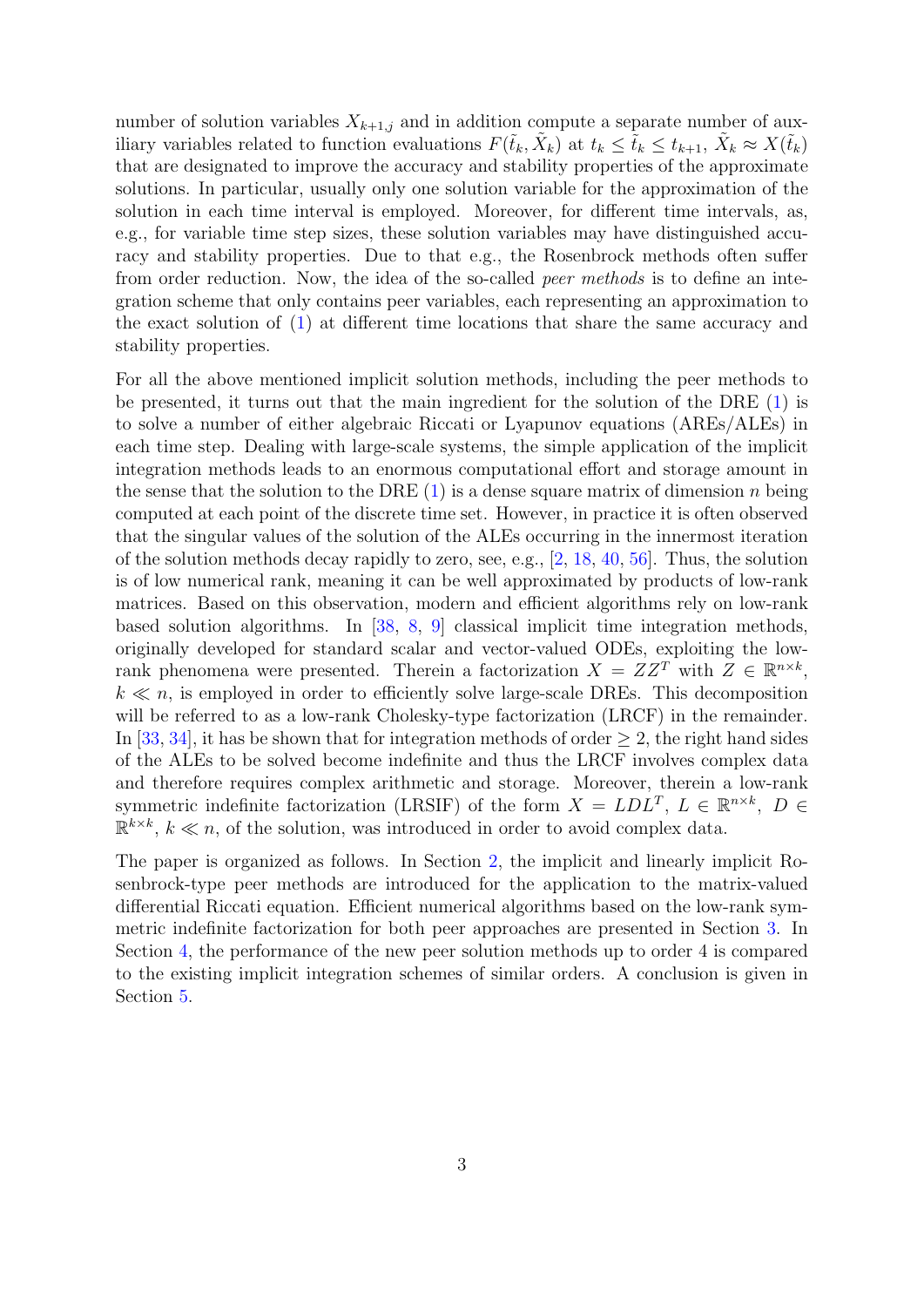## <span id="page-3-0"></span>2 Peer Methods

The class of peer methods first appeared in [\[45\]](#page-27-6) in terms of linearly implicit integration schemes with peer variables, suitable for parallel computations by only using information from the previous time interval. A number of specific peer schemes and applications are presented in, e.g., [\[43,](#page-27-7) [44,](#page-27-8) [46,](#page-27-9) [47\]](#page-27-10). Further, for a recent detailed overview see [\[54,](#page-28-5) Chapters 5,10].

## 2.1 General Implicit Peer Methods

A general (one-step) implicit peer method, applied to the matrix-valued initial value problem [\(1\)](#page-1-0) reads

$$
X_{k,i} = \sum_{j=1}^{s} b_{i,j} X_{k-1,j} + \tau_k \sum_{j=1}^{i} g_{i,j} \mathcal{R}(t_{k,j}, X_{k,j}).
$$
\n(2)

Here, s is the number of stages and

<span id="page-3-3"></span><span id="page-3-2"></span><span id="page-3-1"></span>
$$
t_{k,j} = t_k + c_j \tau_k,\tag{3}
$$

where the variables  $c_j$ ,  $j = 1, \ldots, s$ , with  $c_s = 1$ ,  $t_{k,s} = t_{k+1}$ , define the locations of the peer variables  $X_{k,i}$ ,  $i = 1, \ldots, s$ , for the time step  $t_k \to t_{k+1}$ . In general,  $c_j < 0$  for some j will also be allowed. Furthermore, the peer variables  $X_{k,i}$  represent the solution approximations of [\(1\)](#page-1-0) at the time locations  $t_{k,i}$ , i.e,  $X_{k,i} \approx X(t_{k,i}) = X(t_k + c_i \tau_k)$ . From  $c_s = 1$ , the solution  $X_k$  at time  $t_k$  is given by  $X_{k-1,s}$ . The variables  $b_{i,j}$  and  $g_{i,j}$  are the determining coefficients of the method.

The convergence order of these methods is restricted to  $s - 1$ . Thus, additionally using function values from the previous time interval, two-step peer methods of order s can be constructed. Under special conditions even a superconvergent subclass of the implicit peer methods with convergence order  $s + 1$  can be found. Details on the convergence analysis are given in, e.g., [\[51\]](#page-28-6) and the references therein. The corresponding two-step scheme becomes

$$
X_{k,i} = \sum_{j=1}^{s} b_{i,j} X_{k-1,j} + \tau_k \sum_{j=1}^{s} a_{i,j} \mathcal{R}(t_{k-1,j}, X_{k-1,j}) + \tau_k \sum_{j=1}^{i} g_{i,j} \mathcal{R}(t_{k,j}, X_{k,j})
$$
(4)

with additional coefficients  $a_{i,j}$ .

Note that, given from the order conditions, the coefficients will in general depend on the step size ratio  $\tau_k/\tau_{k-1}$  of two consecutive time steps. Moreover, the computation of the coefficients is based on highly sophisticated optimization processes. Therefore, for details on the order conditions and the computation of the associated coefficients, we refer to [\[51\]](#page-28-6) and the references therein. Further, note that the scheme [\(2\)](#page-3-1) can easily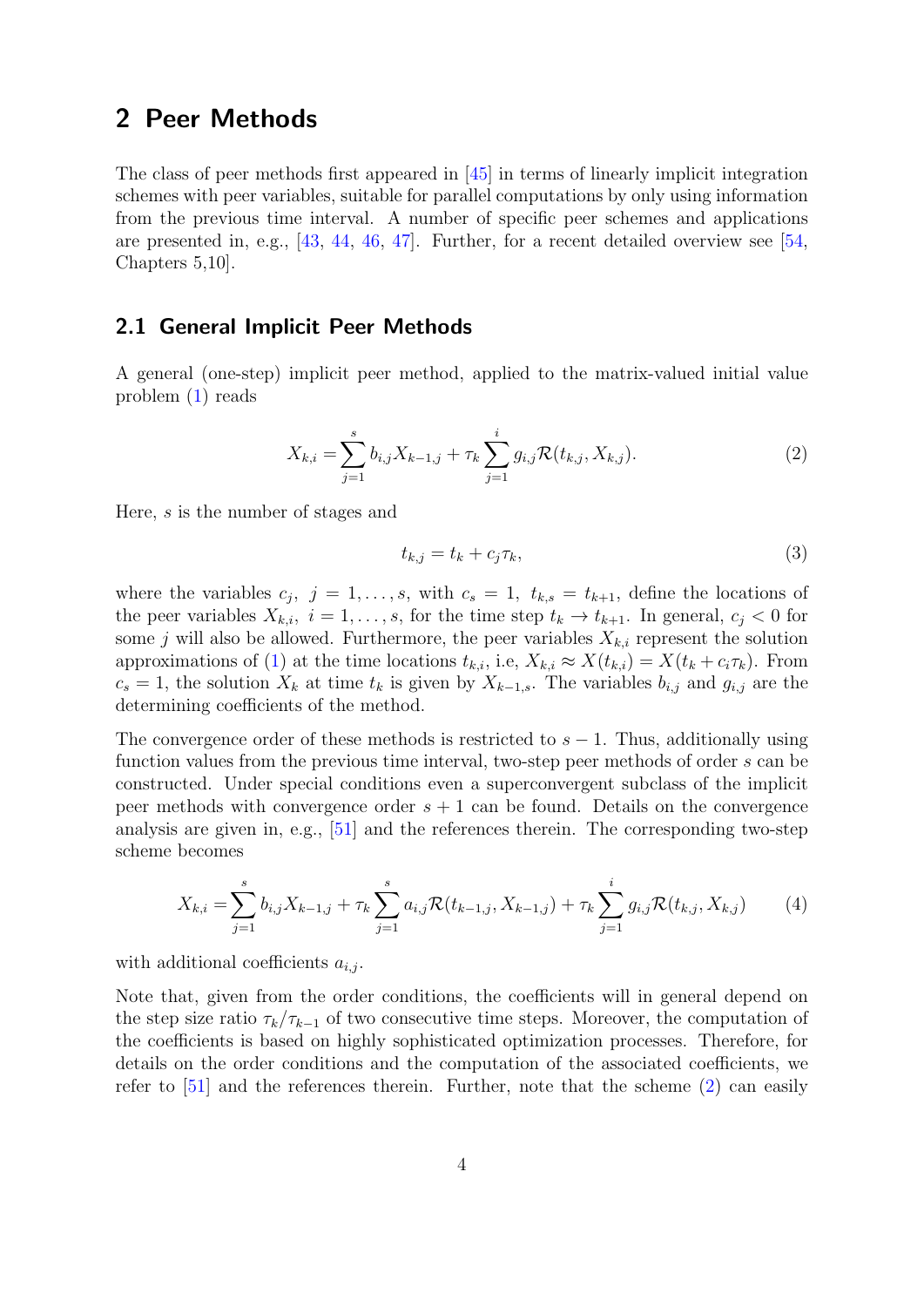be recovered from [\(4\)](#page-3-2) by setting  $a_{i,j} = 0$  and therefore in the remainder the statements restrict to the more general class [\(4\)](#page-3-2) of implicit (two-step) peer methods.

From the application of the peer scheme [\(4\)](#page-3-2) to the DRE [\(1\)](#page-1-0) with  $F(t_{k,i}, X_{k,i}) = \mathcal{R}(t_{k,i}, X_{k,i})$ one obtains

<span id="page-4-0"></span>
$$
\tilde{A}_{k,i}^T X_{k,i} + X_{k,i} \tilde{A}_{k,i} - X_{k,i} \tilde{S}_{k,i} X_{k,i} + \tilde{W}_{k,i} = 0, \qquad i = 1, ..., s,
$$
\n(5)

that in fact is an algebraic Riccati equation. Here, the coefficient matrices are given by

$$
\tilde{A}_{k,i} = \tau_k g_{i,i} A_{k,i} - \frac{1}{2} I, \quad \tilde{S}_{k,i} = \tau_k g_{i,i} S_{k,i},
$$
\n
$$
\tilde{W}_{k,i} = \tau_k g_{i,i} W_{k,i} + \sum_{j=1}^s b_{i,j} X_{k-1,j} + \tau_k \sum_{j=1}^s a_{i,j} \mathcal{R}(t_{k-1,j}, X_{k-1,j}) + \tau_k \sum_{j=1}^{i-1} g_{i,j} \mathcal{R}(t_{k,j}, X_{k,j}).
$$

Moreover, we have  $A_{k,i} = A(t_{k,i}), W_{k,i} = W(t_{k,i})$  and  $S_{k,i} = S(t_{k,i})$  with  $t_{k,i}$  from Equation  $(3)$ . Note that, according to the number of peer variables to be computed, s AREs have to be solved at every time step  $t_k \to t_{k+1}$  of the method.

In comparison, the BDF methods, as well as the Midpoint and Trapezoidal rules, require the solution of only one ARE at every time step, see e.g., [\[38,](#page-27-4) [34,](#page-26-7) [32\]](#page-26-8). That is, directly solving the occurring algebraic Riccati equations, the expected computational effort of the peer methods is in general s-times higher than that of the other implicit methods. Still, from the fact that s peer variables with the same accuracy and stability properties are computed within every time interval, the peer methods allow us to use larger step sizes in order to achieve a comparable accuracy. A comparison and detailed investigation is given in Section [4.](#page-17-0) Note that analogously to the DRE case, the peer method can be applied to differential Lyapunov equations or any other differential matrix equation. The application to differential Lyapunov equations is presented in [\[32\]](#page-26-8).

For solving the AREs, in general, any solution method suitable for sparse large-scale problems can be applied. A detailed overview can, e.g., be found in [\[11,](#page-25-10) [50\]](#page-28-7). In this contribution, Newton's method is going to be used in order to find a solution to the AREs [\(5\)](#page-4-0) arising within the peer scheme [\(4\)](#page-3-2). Following [\[26,](#page-26-9) [31\]](#page-26-10), Newton's method applied to the AREs [\(5\)](#page-4-0) results in the solution of an algebraic Lyapunov equation

$$
\hat{A}_{k,i}^{(\ell)}^{T} X_{k,i}^{(\ell)} + X_{k,i}^{(\ell)} \hat{A}_{k,i}^{(\ell)} = -\tilde{W}_{k,i} - X_{k,i}^{(\ell-1)} \tilde{S}_{k,i} X_{k,i}^{(\ell-1)} \tag{6}
$$

with

<span id="page-4-1"></span>
$$
\hat{A}_{k,i}^{(\ell)} = \tilde{A}_{k,i} - \tilde{S}_{k,i} X_{k,i}^{(\ell-1)}.
$$

at each step  $\ell$  of the Newton iteration and thus the solution of  $(1)$ , using the implicit peer scheme [\(4\)](#page-3-2) boils down to the solution of a sequence of ALEs at every time step of the integration scheme.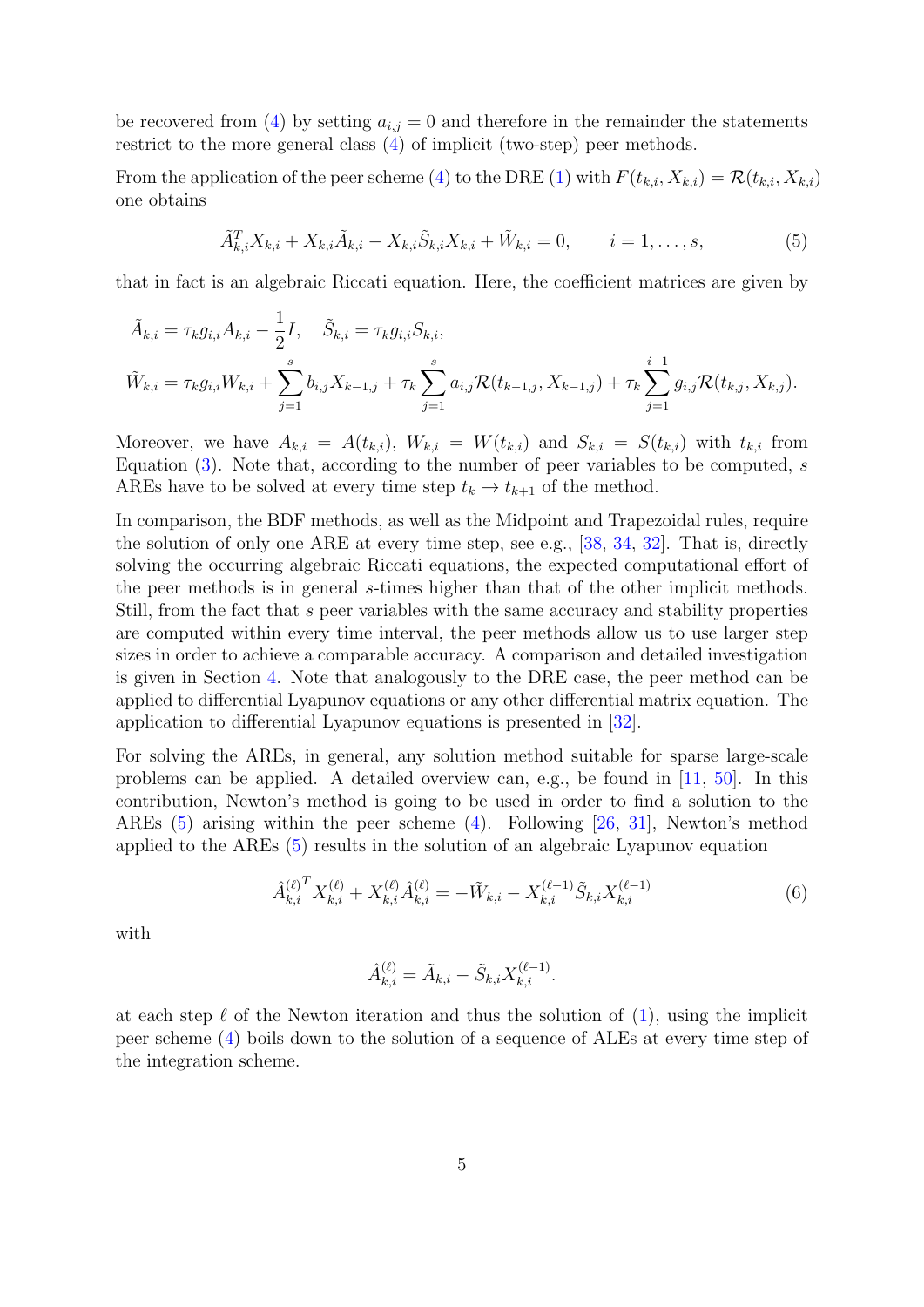## <span id="page-5-4"></span>2.2 Rosenbrock-Type Peer Methods

#### 2.2.1 Standard Representation

For the implicit peer methods applied to the DRE, a number of AREs has to be solved. In order to avoid the solution of these nonlinear matrix equations, we also consider linearly implicit peer methods in terms of the two-step Rosenbrock-type peer schemes

$$
(I - \tau_k g_{i,i} J_k) X_{k,i} = \sum_{j=1}^s b_{i,j} X_{k-1,j} + \tau_k \sum_{j=1}^s a_{i,j} (F(t_{k-1,j}, X_{k-1,j}) - J_k X_{k-1,j})
$$
  
+  $\tau_k J_k \sum_{j=1}^{i-1} g_{i,j} X_{k,j},$  (7)

introduced in [\[43\]](#page-27-7). As for the implicit schemes, here we consider methods with  $g_{1,1} = \cdots = g_{s,s} = \gamma$ . For the comprehensive derivation of coefficients  $a_{i,j}$ ,  $b_{i,j}$  and  $g_{i,j}$ that result in stable schemes [\(7\)](#page-5-0), for arbitrary step size ratios, we refer to [\[43,](#page-27-7) Section 3. Expression  $J_k$  denotes the Jacobian represented by the Fréchet derivative

<span id="page-5-3"></span><span id="page-5-1"></span><span id="page-5-0"></span>
$$
J_k := \frac{\partial \mathcal{R}}{\partial X}(t_k, X_k) : U \to (A_k - S_k X_k)^T U + U(A_k - S_k X_k). \tag{8}
$$

of F at  $(t_k, X_k)$ . Now, replacing the Jacobian  $J_k$  in [\(7\)](#page-5-0) by [\(8\)](#page-5-1), for the solution of the DRE, the procedure reads

$$
\tilde{A}_{k,i}^T X_{k,i} + X_{k,i} \tilde{A}_{k,i} = -\tilde{W}_{k,i} \quad i = 1, ..., s,
$$
\n
$$
\tilde{W}_{k,i} = \sum_{j=1}^s b_{i,j} X_{k-1,j} + \tau_k \sum_{j=1}^s a_{i,j} \left( \mathcal{R}(t_{k-1,j}, X_{k-1,j}) - (\hat{A}_k^T X_{k-1,j} + X_{k-1,j} \hat{A}_k) \right)
$$
\n
$$
+ \tau_k \sum_{j=1}^{i-1} g_{i,j} (\hat{A}_k^T X_{k,j} + X_{k,j} \hat{A}_k)
$$
\n(9)

with the matrices  $\hat{A}_k = A_k - S_k X_k$  and  $\tilde{A}_{k,i} = \tau_k g_{i,i} \hat{A}_k - \frac{1}{2}$  $rac{1}{2}I$ .

#### 2.2.2 Reformulation to avoid Jacobian applications

The Rosenbrock-type peer scheme [\(7\)](#page-5-0) involves the solution of an ALE at each stage. The right hand sides of these ALEs particularly require the application of the Jacobian  $J_k$  to the sums  $\sum_{j=1}^s a_{i,j} X_{k-1,j}$  and  $\sum_{j=1}^i g_{i,j} X_{k,j}$  of the previous and current solution approximations, respectively. In order to at least avoid the application of the Jacobians to the sum of new variables  $X_{k,j}$ , a reformulation, similar to what is standard for the classical Rosenbrock schemes, see, e.g., [\[19,](#page-25-11) Chapter IV.7], based on the variables

<span id="page-5-2"></span>
$$
Y_{k,i} = \sum_{j=1}^{i} g_{i,j} X_{k,j}, \ i = 1, \dots, s \Leftrightarrow \mathbf{Y}_k = (G \otimes I_n) \mathbf{X}_k
$$
 (10)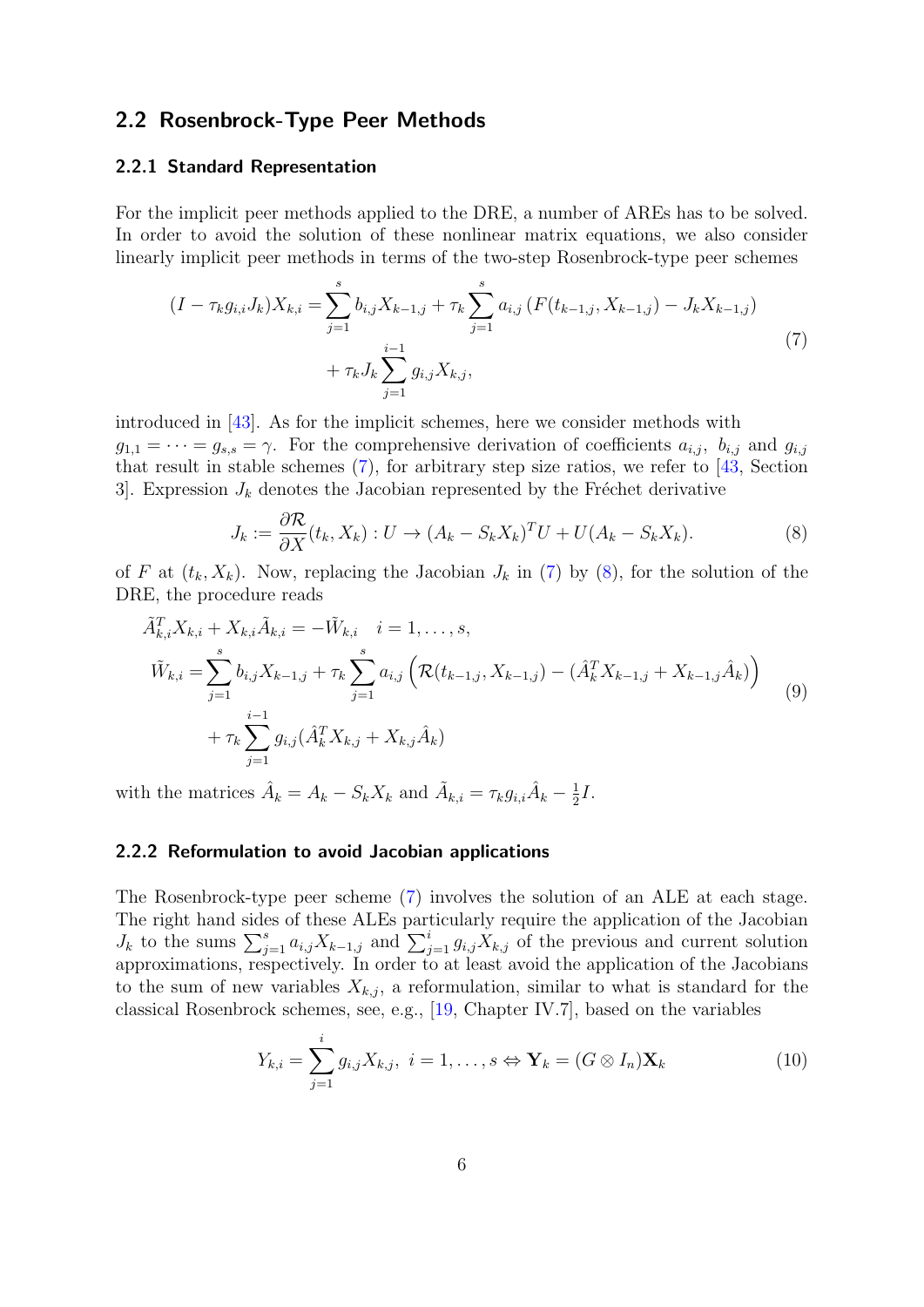can be stated. Here,  $\mathbf{X}_k = (X_{k,i})_{i=1}^s$ ,  $\mathbf{Y}_k = (Y_{k,i})_{i=1}^s \in \mathbb{R}^{sn \times n}$  and  $\otimes$  denotes the Kronecker product. Provided that  $g_{i,i} \neq 0$ ,  $\forall i$ , the lower triangular matrix  $G = (g_{i,j})$  is non-singular and the original variables  $X_{k,i}$  can be recovered from the relation

$$
\mathbf{X}_k = (G^{-1} \otimes I_n) \mathbf{Y}_k \Leftrightarrow X_{k,i} = \sum_{j=1}^i \mathbf{g}_{i,j} Y_{k,j}, \ i = 1, \dots, s
$$
 (11)

where  $G^{-1} = (\mathbf{g}_{i,j})$  and  $\mathbf{g}_{i,i} = \frac{1}{a_i}$  $\frac{1}{g_{i,i}}$ . Then, from [\(11\)](#page-6-0), we obtain

$$
\sum_{j=1}^{s} a_{i,j} X_{k-1,j}, i = 1, \dots, s \Leftrightarrow ((a_{i,j}) \otimes I) \mathbf{X}_k
$$
  

$$
= ((a_{i,j}) \otimes I)(G^{-1} \otimes I) \mathbf{Y}_k
$$
  

$$
= ((a_{i,j})G^{-1} \otimes I) \mathbf{Y}_k \qquad \Leftrightarrow \sum_{j=1}^{s} \mathbf{a}_{i,j} Y_{k-1,j}, i = 1, \dots, s
$$
  
(12)

with the coefficients

<span id="page-6-4"></span><span id="page-6-3"></span><span id="page-6-2"></span><span id="page-6-0"></span>
$$
(\mathbf{a}_{i,j}) = (a_{i,j})G^{-1}.
$$
\n(13)

and analogously, for the sum  $\sum_{j=1}^{s} b_{i,j} X_{k-1,j}$ , we have

$$
\sum_{j=1}^{s} b_{i,j} X_{k-1,j} = \sum_{j=1}^{s} \mathbf{b}_{i,j} Y_{k-1,j}, \ i = 1, \dots, s
$$

with  $(\mathbf{b}_{i,j}) = (b_{i,j})G^{-1}$ .

Now, inserting the auxiliary variables [\(10\)](#page-5-2) into [\(7\)](#page-5-0) and dividing the result by  $\tau_k$ , the linearly implicit scheme can be reformulated to

$$
\left(\frac{1}{\tau_k g_{i,i}} I - J_k\right) Y_{k,i} = \sum_{j=1}^s \frac{\mathbf{b}_{i,j}}{\tau_k} Y_{k-1,j} + \sum_{j=1}^s a_{i,j} F(t_{k-1,j}, \sum_{\ell=1}^j \mathbf{g}_{j,\ell} Y_{k-1,\ell}) - J_k \sum_{j=1}^s \mathbf{a}_{i,j} Y_{k-1,j} - \sum_{j=1}^{i-1} \frac{\mathbf{g}_{i,j}}{\tau_k} Y_{k,j}, \quad i = 1, ..., s.
$$
\n(14)

Again, replacing the Jacobian  $J_k$  by  $(8)$ , the modified Rosenbrock-type scheme, applied to the DRE, reads

<span id="page-6-1"></span>
$$
\tilde{A}_{k,i}^T Y_{k,i} + Y_{k,i} \tilde{A}_{k,i} = -\tilde{W}_{k,i},
$$
\n
$$
\tilde{W}_{k,i} = \sum_{j=1}^s \frac{\mathbf{b}_{i,j}}{\tau_k} Y_{k-1,j} + \sum_{j=1}^s a_{i,j} \mathcal{R}(t_{k-1,j}, \sum_{\ell=1}^j \mathbf{g}_{j,\ell} Y_{k-1,\ell})
$$
\n
$$
- \sum_{j=1}^s \mathbf{a}_{i,j} (\hat{A}_k^T Y_{k-1,j} + Y_{k-1,j} \hat{A}_k) - \sum_{j=1}^{i-1} \frac{\mathbf{g}_{i,j}}{\tau_k} Y_{k,j}
$$
\n(15)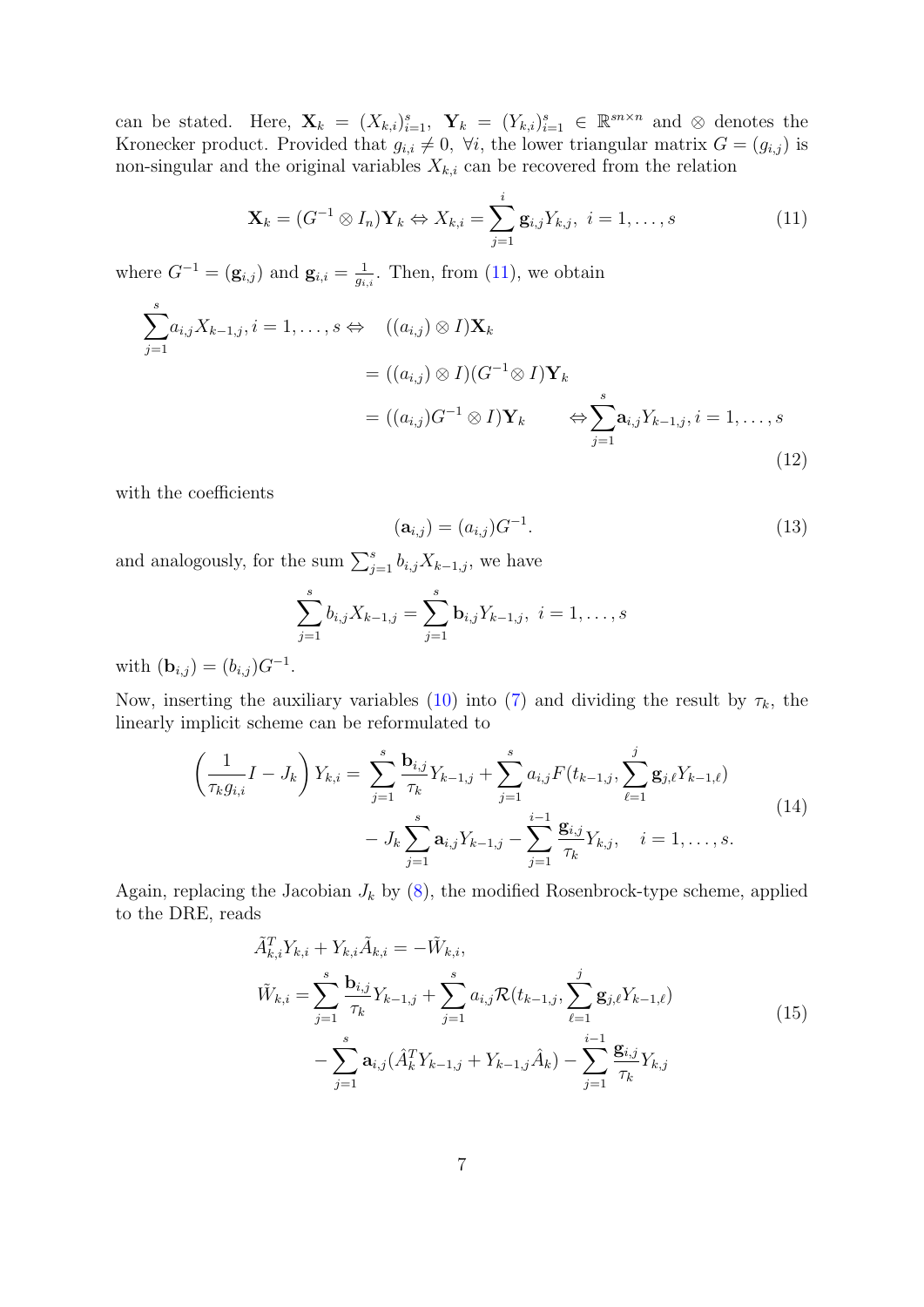with  $\hat{A}_k$  from the original scheme and  $\tilde{A}_{k,i} = \hat{A}_k - \frac{1}{2\tau_{k,i}}$  $\frac{1}{2\tau_k g_{i,i}}I.$ 

Recall that the introduction of the auxiliary variables is capable of avoiding the application of the Jacobian  $J_k$  to the sum of current stage variables. Still, the application remains for the sum of the previously determined peer variables. Moreover, in contrast to the classical Rosenbrock methods, the original solution approximations  $X_{k,i}$  have to be reconstructed from the auxiliary variables by  $(11)$ . That is, the reconstruction doubles the online storage amount for storing the solution approximations  $X_{k,i}$  and the corresponding auxiliary variables  $Y_{k,i}$ ,  $i = 1, \ldots, s$ , during the runtime of the integration method.

Summarizing, the linearly implicit peer methods result in the solution of s ALEs, just like the classical Rosenbrock methods [\[38,](#page-27-4) [8\]](#page-25-3), but directly compute the sought for solutions, instead of additional stage variables. Moreover, the additional stage variables from the classical Rosenbrock methods have a low stage order and therefore the integration procedures may suffer from order reduction. The computation of peer variables in the Rosenbrock-type peer scheme, sharing the same accuracy and stability properties, can overcome this well-known disadvantage [\[43\]](#page-27-7) and again allows us to use larger time steps compared to the classical Rosenbrock methods.

## <span id="page-7-0"></span>3 Efficient Solution using Low-Rank Representations

As mentioned in the introduction, for small-scale problems, the implicit and Rosenbrocktype peer methods can directly be applied to the DRE, in general resulting in dense solutions. Thus, the explicit computation of the solution is not recommended for large-scale applications. Based on the observation that the solution to the ALEs in the innermost iteration often is of low numerical rank [\[2,](#page-24-1) [18,](#page-25-9) [40,](#page-27-5) [56\]](#page-28-4), the literature provides a number of solution methods for large-scale ALEs based on low-rank versions of the alternating directions implicit (ADI) iteration and Krylov subspace methods. First developments considered a two-term LRCF of both ALE solution philosophies. Most recent improvements can, e.g., be found in [\[3,](#page-24-2) [4,](#page-24-3) [5,](#page-24-4) [29\]](#page-26-11) and [\[24,](#page-26-12) [55,](#page-28-8) [17\]](#page-25-12), respectively. Three-term LRSIF based formulations of these solution strategies have first been investigated for the more general case of Sylvester equations [\[6\]](#page-24-5). The specific application to ALEs, is extensively studied in [\[33,](#page-26-6) [34,](#page-26-7) [32\]](#page-26-8). The latter factorization is of major importance for the efficient solution of differential matrix equations. That is, the LRSIF allows to avoid complex data and arithmetic, arising within the classical low-rank two-term representation of the ALEs within the classical implicit integration schemes of order  $\geq$  2. Note that for the implicit and Rosenbrock-type peer schemes complex data and arithmetic, in general, already occur for order 1. The LRSIF has proven to show considerably better performance with respect to computational timings and storage amount in most applications. Note that there is some exceptions, see [\[34,](#page-26-7) [32\]](#page-26-8) for details. Still, for the numerical experiments in Section [4,](#page-17-0) the algorithms used are restricted to the LRSIF based schemes. Moreover, we restrict to implementations using the ADI iteration for the solution of the innermost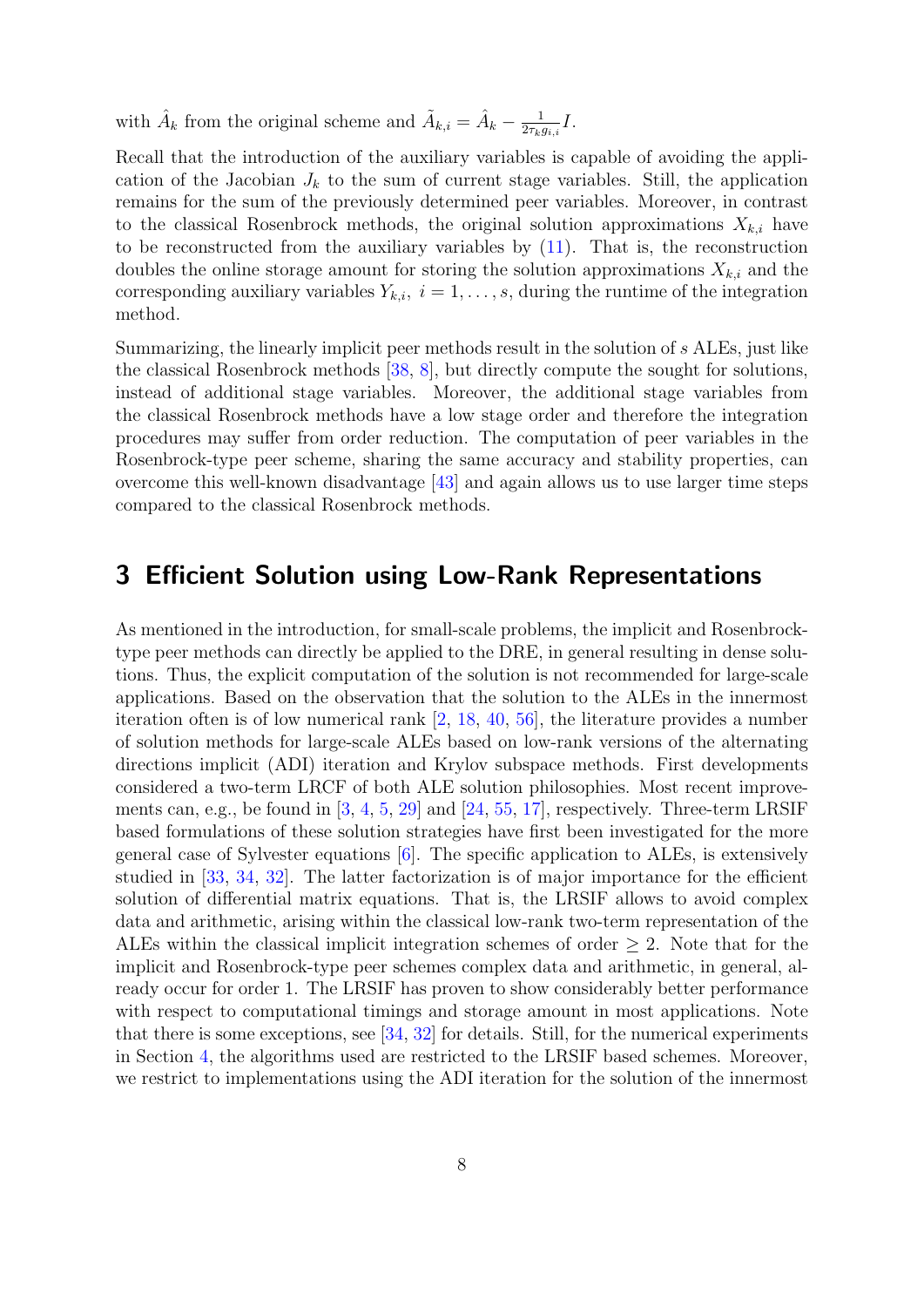ALEs.

In order to exploit the low-rank phenomenon, a suitable low-rank representation of the right hand sides of the ALEs  $(6)$  and  $(9)/(15)$  $(9)/(15)$  $(9)/(15)$  within the implicit and linearly implicit Rosenbrock-type peer schemes, respectively, has to be found. In what follows, the LRSIF representations are presented. A detailed derivation of the LRCF based strategy and an extension to generalized DREs, also for the LRSIF approach, can be found in [\[32\]](#page-26-8). For the remainder, we define the mapping

$$
H: \mathbb{R}^{n \times n} \to \mathbb{R}^{2n \times 2n}, \quad H: I \mapsto H(I) = \begin{bmatrix} 0 & I \\ I & 0 \end{bmatrix}.
$$

## 3.1 Low-Rank Implicit Peer Scheme

For the solution of the DRE [\(1\)](#page-1-0) by implicit peer schemes, the main ingredient is to solve the algebraic Lyapunov equation

$$
\hat{A}_{k,i}^{(\ell)}^{T} X_{k,i}^{(\ell)} + X_{k,i}^{(\ell)} \hat{A}_{k,i}^{(\ell)} = -\tilde{W}_{k,i} - \tau_{k} g_{i,i} X_{k,i}^{(\ell-1)} S_{k,i} X_{k,i}^{(\ell-1)},
$$
\n
$$
\tilde{A}_{k,i} = \tau_{k} g_{i,i} A_{k,i} - \frac{1}{2} I, \quad \tilde{S}_{k,i} = \tau_{k} g_{i,i} S_{k,i},
$$
\n
$$
\hat{A}_{k,i}^{(\ell)} = \tilde{A}_{k,i} - \tilde{S}_{k,i} X_{k,i}^{(\ell-1)} - \frac{1}{2} I,
$$
\n
$$
\tilde{W}_{k,i} = \tau_{k} g_{i,i} W_{k,i} + \sum_{j=1}^{s} b_{i,j} X_{k-1,j} + \tau_{k} \sum_{j=1}^{s} a_{i,j} \mathcal{R}(t_{k-1,j}, X_{k-1,j}) + \tau_{k} \sum_{j=1}^{i-1} g_{i,j} \mathcal{R}(t_{k,j}, X_{k,j})
$$
\n(16)

within every Newton step  $\ell$  at each time step  $t_k \to t_{k+1}$ . Using low-rank versions of the ADI method, this requires the right hand side to be given in low-rank form as well. Provided  $S_{k,i}$  and  $W_{k,i}$  in the DRE [\(1\)](#page-1-0) are given in the form

<span id="page-8-1"></span><span id="page-8-0"></span>
$$
S_{k,i} = B_{k,i} B_{k,i}^T, \quad W_{k,i} = C_{k,i}^T C_{k,i}
$$

with  $B_{k,i} \in \mathbb{R}^{n \times m}$  and  $C_{k,i} \in \mathbb{R}^{q \times n}$ ,  $m, q \ll n$ , the right hand side of the ALE can also be written in factored form. Assume that the previous solution approximations  $X_{k,j}$ 's admit a decomposition of the form  $X_{k,j} = L_{k,j} D_{k,j} L_{k,j}^T$  with  $L_{k,j} \in \mathbb{R}^{n \times n_{L_{k,j}}}, D_{k,j} \in \mathbb{R}^{n_{L_{k,j}} \times n_{L_{k,j}}}$ such that the right hand side of [\(16\)](#page-8-0) can be written in the form  $-G_{k,i}^{(\ell)}S_{k,i}^{(\ell)}G_{k,i}^{(\ell)}$  $_{k,i}$  $T$ . In order to find such a symmetric indefinite decomposition of the entire right hand side, we first define a factorization for the Riccati operator  $\mathcal{R}(\cdot, \cdot)$  in the form

$$
\mathcal{R}(t_{k,j}, X_{k,j}) = C_{k,j}^T C_{k,j} + A_{k,j}^T X_{k,j} + X_{k,j} A_{k,j} - X_{k,j} B_{k,j} B_{k,j}^T X_{k,j} = \mathcal{T}_{k,j} \mathcal{M}_{k,j} \mathcal{T}_{k,j}^T,
$$
\n
$$
\mathcal{T}_{k,j} = \begin{bmatrix} C_{k,j}^T, & A_{k,j}^T L_{k,j}, & L_{k,j} \end{bmatrix} \in \mathbb{R}^{n \times (q+2n_{L_{k,j}})},
$$
\n
$$
\mathcal{M}_{k,j} = \begin{bmatrix} I_q & 0 & 0 \\ 0 & 0 & D_{k,j} \\ 0 & D_{k,j} & -D_{k,j} L_{k,j}^T B_{k,j} B_{k,j}^T L_{k,j} D_{k,j} \end{bmatrix} \in \mathbb{R}^{(q+2n_{L_{k,j}}) \times (q+2n_{L_{k,j}})}.
$$
\n
$$
(17)
$$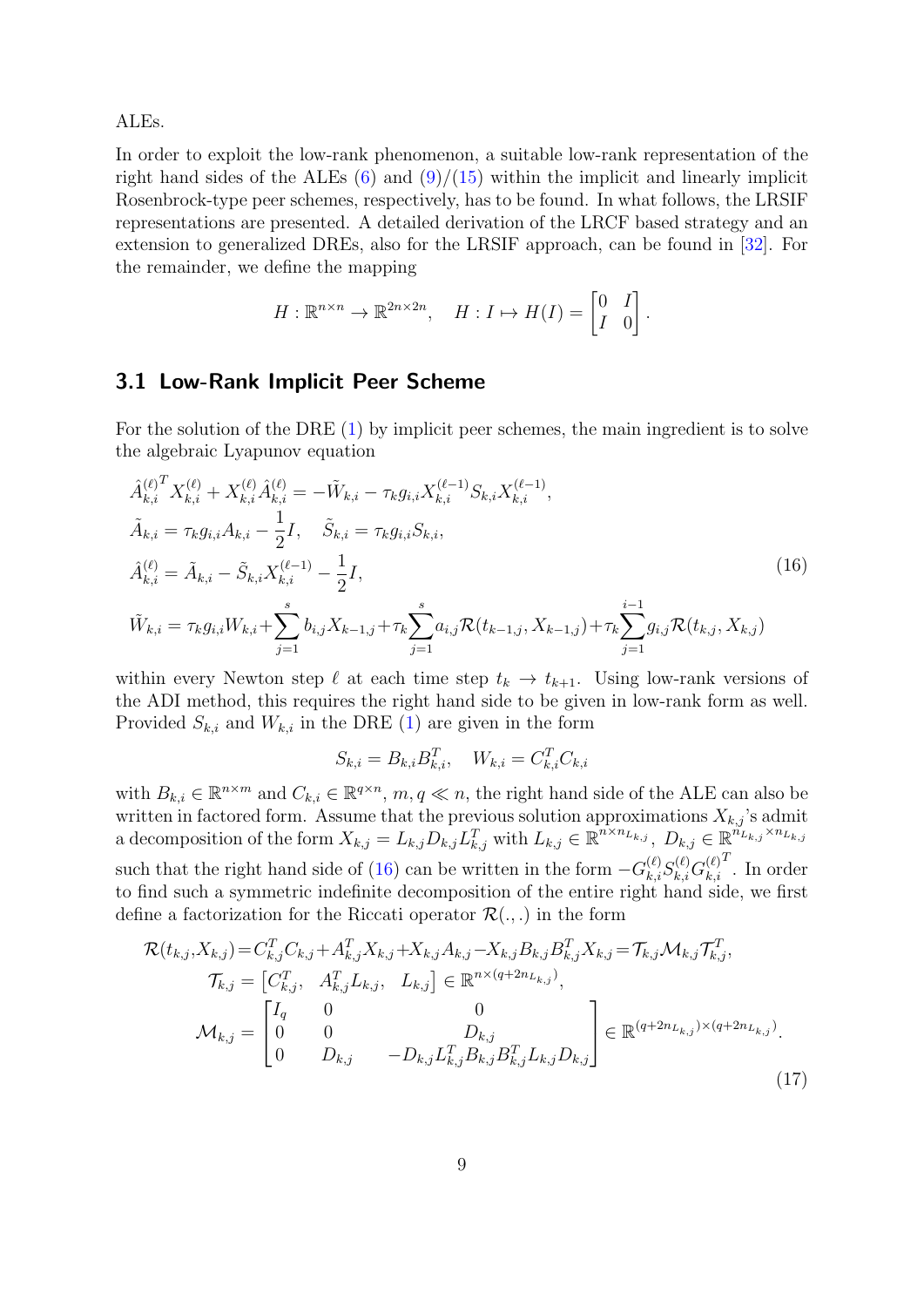For a more detailed derivation, we refer to [\[32\]](#page-26-8). Then, applying [\(17\)](#page-8-1) to the right hand side

$$
-\tilde{W}_{k,i}-\tau_k g_{i,i} X_{k,i}^{(\ell-1)} S_{k,i} X_{k,i}^{(\ell-1)},
$$

of the ALE from Equation [\(16\)](#page-8-0), the decomposition  $G_{k,i}^{(\ell)}S_{k,i}^{(\ell)}G_{k,i}^{(\ell)}$  $_{k,i}$  $T$  is given by the factors

$$
G_{k,i}^{(\ell)} = \left[ C_{k,i}^T, L_{k-1,1}, \ldots, L_{k-1,s}, \quad \mathcal{T}_{k-1,1}, \ldots, \mathcal{T}_{k-1,s}, \quad \mathcal{T}_{k,1}, \ldots, \mathcal{T}_{k,i-1}, \quad X_{k,i}^{(\ell-1)} B_{k,i} \right],
$$
  
\n
$$
S_{k,i}^{(\ell)} = \text{diag} \left( \tau_k g_{i,i} I_q, b_{i,1} D_{k-1,1}, \ldots, b_{i,s} D_{k-1,s}, \quad \tau_k a_{i,1} \mathcal{M}_{k-1,1}, \ldots, \tau_k a_{i,s} \mathcal{M}_{k-1,s},
$$
  
\n
$$
\tau_k g_{i,1} \mathcal{M}_{k,1}, \ldots, \tau_k g_{i,i-1} \mathcal{M}_{k,i-1}, \quad \tau_k g_{i,i} I_m \right)
$$

can be formulated and the desired factor  $G_{k,i}^{(\ell)}$  is of column size

$$
q + \sum_{j=1}^{s} n_{L_{k-1,j}} + \sum_{j=1}^{s} (q + 2n_{L_{k-1,j}}) + \sum_{j=1}^{i-1} (q + 2n_{L_{k,j}}) + n_{L_{k,i}^{(\ell-1)}}
$$
  
=  $(s + i)q + 3 \sum_{j=1}^{s} n_{L_{k-1,j}} + 2 \sum_{j=1}^{i-1} n_{L_{k,j}} + m.$ 

For autonomous systems with constant system matrices, the inner ALE becomes

$$
\hat{A}_{k,i}^{(\ell)}^{T} X_{k,i}^{(\ell)} + X_{k,i}^{(\ell)} \hat{A}_{k,i}^{(\ell)} = -\tilde{W}_{k,i} - \tau_{k} g_{i,i} X_{k,i}^{(\ell-1)} B B^{T} X_{k,i}^{(\ell-1)} = -G_{k,i}^{(\ell)} S_{k,i}^{(\ell)} G_{k,i}^{(\ell)}^{T},
$$

where  $\hat{A}_{k,i}$  and the right hand side factors  $G_{k,i}^{(\ell)}$ ,  $S_{k,i}^{(\ell)}$  are given by

$$
\hat{A}_{k,i}^{(\ell)} = \tau_k g_{i,i}(A - BB^T X_{k,i}^{(\ell-1)}) - \frac{1}{2}I
$$
\n
$$
G_{k,i}^{(\ell)} = \left[C^T, L_{k-1,1}, \dots, L_{k-1,s}, \mathcal{T}_{k-1,1}, \dots, \mathcal{T}_{k-1,s}, \mathcal{T}_{k,1}, \dots, \mathcal{T}_{k,i-1}, X_{k,i}^{(\ell-1)} B\right],
$$
\n
$$
S_{k,i}^{(\ell)} = \text{diag}\left(\tau_k (\sum_{j=1}^s a_{i,j} + \sum_{j=1}^i g_{i,j}) I_q, b_{i,1} D_{k-1,1}, \dots, b_{i,s} D_{k-1,s},
$$
\n
$$
\tau_k a_{i,1} \mathcal{M}_{k-1,1}, \dots, \tau_k a_{i,s} \mathcal{M}_{k-1,s}, \tau_k g_{i,1} \mathcal{M}_{k,1}, \dots, \tau_k g_{i,i-1} \mathcal{M}_{k,i-1}, \tau_k g_{i,i} I_m\right)
$$

where the factors  $\mathcal{T}_{k,j}, \mathcal{M}_{k,j}$  simplify to

$$
\mathcal{T}_{k,j} = \begin{bmatrix} A^T L_{k,j}, & L_{k,j} \end{bmatrix} \in \mathbb{R}^{n \times 2n_{L_{k,j}}},
$$
  

$$
\mathcal{M}_{k,j} = \begin{bmatrix} 0 & D_{k,j} \\ D_{k,j} & -D_{k,j} L_{k,j}^T B_{k,j} B_{k,j}^T L_{k,j} D_{k,j} \end{bmatrix} \in \mathbb{R}^{2n_{L_{k,j}} \times 2n_{L_{k,j}}}.
$$

Then, the right hand side factor  $G_{k,i}^{(\ell)}$  is of column size

$$
q + 3\sum_{j=1}^{s} n_{L_{k-1,j}} + 2\sum_{j=1}^{i-1} n_{L_{k,j}} + m.
$$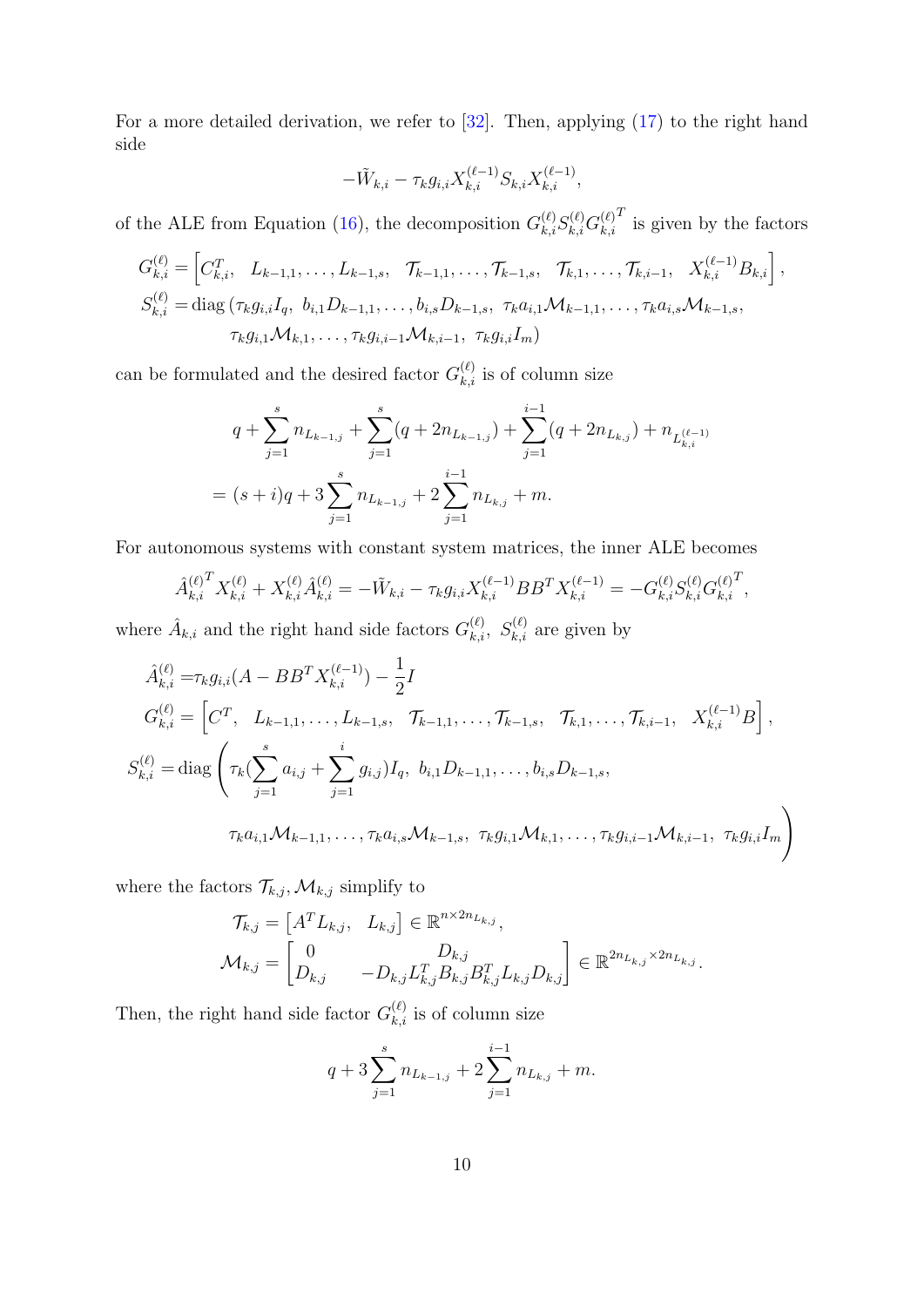#### 3.2 Low-Rank Rosenbrock-type Peer Scheme

#### 3.2.1 Standard Rosenbrock-type Peer Representation

For the low-rank symmetric indefinite factorization based solution of a non-autonomous DRE [\(1\)](#page-1-0), using the Rosenbrock-type peer method, we consider the ALE

$$
\tilde{A}_{k,i}^T X_{k,i} + X_{k,i} \tilde{A}_{k,i} = -\tilde{W}_{k,i}, \quad i = 1, ..., s,
$$
\n
$$
\tilde{W}_{k,i} = \sum_{j=1}^s b_{i,j} X_{k-1,j} + \tau_k \sum_{j=1}^s a_{i,j} \left( \mathcal{R}(t_{k-1,j}, X_{k-1,j}) - (\hat{A}_k^T X_{k-1,j} + X_{k-1,j} \hat{A}_k) \right),
$$
\n
$$
+ \tau_k \sum_{j=1}^{i-1} g_{i,j} (\hat{A}_k^T X_{k,j} + X_{k,j} \hat{A}_k),
$$
\n(18)

where we have  $\hat{A}_k = A_k - B_k B_k^T X_k$ ,  $\tilde{A}_{k,i} = \tau_k g_{i,i} \hat{A}_k - \frac{1}{2}$  $\frac{1}{2}I$ . In contrast to small-scale and dense computations, it is recommended to never explicitly form the matrices  $\hat{A}_k$ . Therefore, instead we use

<span id="page-10-1"></span><span id="page-10-0"></span>
$$
\hat{A}_k^T X_{k-1,j} + X_{k-1,j} \hat{A}_k = A_k^T X_{k-1,j} + X_{k-1,j} A_k \n- X_k B_k B_k^T X_{k-1,j} - X_{k-1,j} B_k B_k^T X_k.
$$
\n(19)

Using [\(19\)](#page-10-0) and further exploiting the structure of the Riccati operators  $\mathcal{R}(t_{k-1,j}, X_{k-1,j})$ , the right hand side  $\tilde{W}_{k,i}$  of the standard Rosenbrock-type peer scheme [\(18\)](#page-10-1) can be reformulated in the form

$$
\tilde{W}_{k,i} = \tau_k \sum_{j=1}^{i-1} g_{i,j} \left( A_k^T X_{k,j} + X_{k,j} A_k - X_k B_k B_k^T X_{k,j} - X_{k,j} B_k B_k^T X_k \right) \n+ \sum_{j=1}^s \left( \tau_k a_{i,j} \left( C_{k-1,j}^T C_{k-1,j} - X_{k-1,j} B_{k-1,j} B_{k-1,j}^T X_{k-1,j} \right. \right. \n+ X_k B_k B_k^T X_{k-1,j} + X_{k-1,j} B_k B_k^T X_k \right) + \tilde{A}_{k,i,j}^T X_{k-1,j} + X_{k-1,j} \tilde{A}_{k,i,j} \right),
$$

where  $\check{A}_{k,i,j} = \tau_k a_{i,j} (A_{k-1,j} - A_k) + \frac{b_{i,j}}{2} I$ . The matrix  $\check{A}_{k,i,j}$  can efficiently be computed, since  $A_{k-1,j}$  and  $A_k$  are sparse matrices and so is  $\check{A}_{k,i,j}$ . Note that for  $j = s$ , we have  $A_{k-1,s} = A_k$ ,  $B_{k-1,s} = B_k$  and  $X_{k-1,s} = X_k$ . Therefore  $A_{k,i,s} = \frac{b_{i,s}}{2}$  $\frac{i,s}{2}I$  and the right hand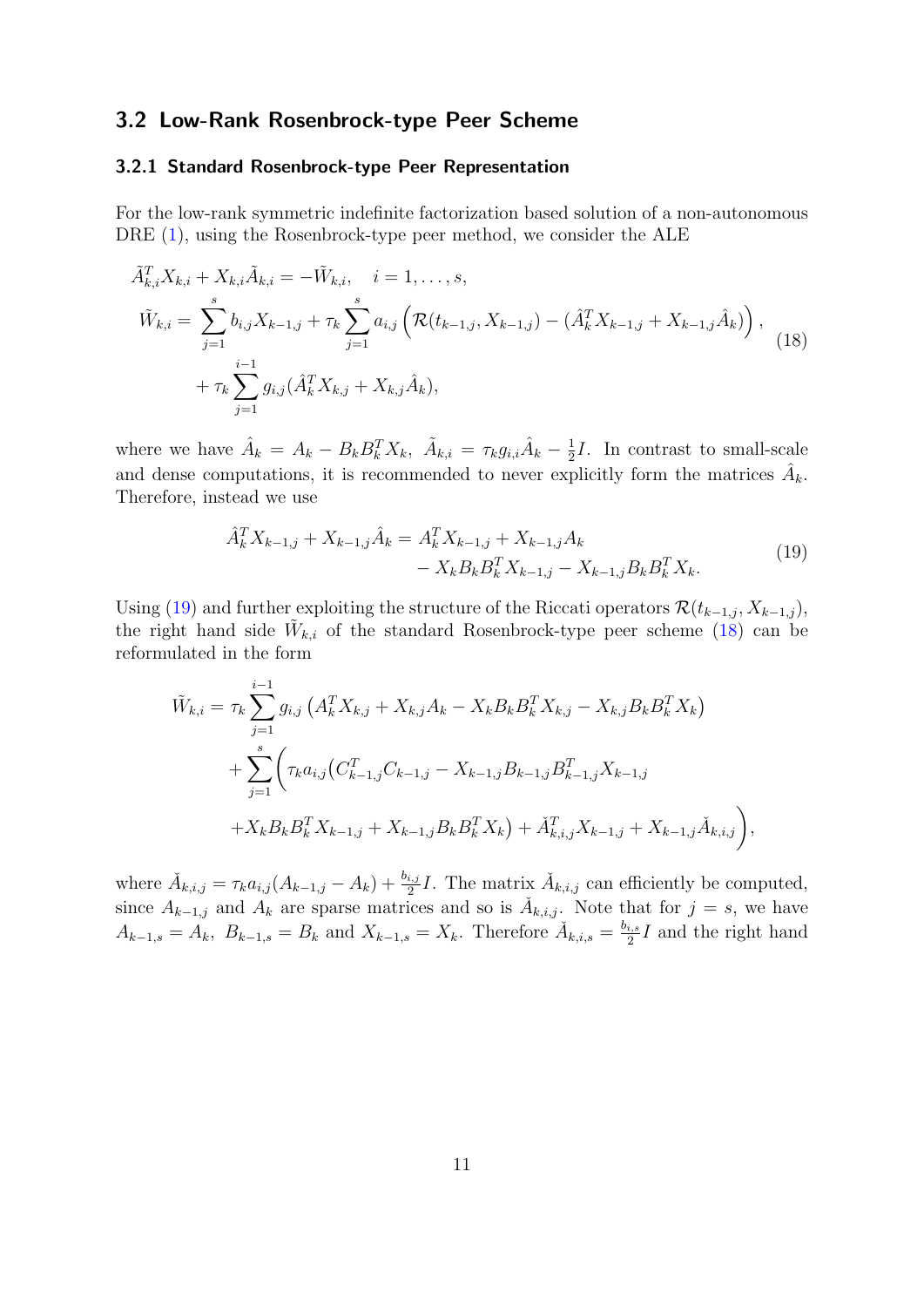side at every stage  $i = 1, \ldots, s$  reduces to

$$
\tilde{W}_{k,i} = \tau_k \sum_{j=1}^{i-1} g_{i,j} \left( A_k^T X_{k,j} + X_{k,j} A_k - X_k B_k B_k^T X_{k,j} - X_{k,j} B_k B_k^T X_k \right) \n+ \sum_{j=1}^{s-1} \left( \tau_k a_{i,j} \left( C_{k-1,j}^T C_{k-1,j} - X_{k-1,j} B_{k-1,j} B_{k-1,j}^T X_{k-1,j} \right. \n+ X_k B_k B_k^T X_{k-1,j} + X_{k-1,j} B_k B_k^T X_k \right) + \tilde{A}_{k,i,j}^T X_{k-1,j} + X_{k-1,j} \tilde{A}_{k,i,j} \right) \n+ \tau_k a_{i,s} \left( C_k^T C_k + X_k B_k B_k^T X_k \right) + b_{i,s} X_k.
$$

Also, we see that a considerable number of quadratic terms share the product  $X_kB_k$  or its transpose. Combining these expressions, we obtain the formulation

$$
\tilde{W}_{k,i} = \tau_k \sum_{j=1}^{i-1} g_{i,j} \left( A_k^T X_{k,j} + X_{k,j} A_k \right) + X_k B_k K_{k,i}^T + K_{k,i} B_k^T X_k \n+ \sum_{j=1}^{s-1} \left( \tau_k a_{i,j} \left( C_{k-1,j}^T C_{k-1,j} - X_{k-1,j} B_{k-1,j} B_{k-1,j}^T X_{k-1,j} \right) \right) \n+ \tilde{A}_{k,i,j}^T X_{k-1,j} + X_{k-1,j} \tilde{A}_{k,i,j} + \tau_k a_{i,s} C_k^T C_k + b_{i,s} X_k,
$$
\n(20)

where

<span id="page-11-0"></span>
$$
K_{k,i} = \tau_k \left( \sum_{j=1}^{s-1} a_{i,j} X_{k-1,j} + \frac{a_{i,s}}{2} X_k - \sum_{j=1}^{i-1} g_{i,j} X_{k,j} \right) B_k
$$

collects all products, interacting with  $X_kB_k$ . Again, the previous solution approximations  $X_{k-1,j} = L_{k-1,j}D_{k-1,j}L_{k-1,j}^T$ ,  $j = 1, ..., s$ ,  $X_k = L_kD_kL_k^T$  with  $L_k = L_{k-1,s}$ ,  $D_k =$  $D_{k-1,s}$  and  $X_{k,j} = L_{k,j} D_{k,j} L_{k,j}^T$ ,  $j = 1, \ldots, i-1$ , are assumed to be given in low-rank format. Then, defining the matrices

$$
\mathcal{T}_{k,j} = \begin{bmatrix} A_k^T L_{k,j}, & L_{k,j} \end{bmatrix} \in \mathbb{R}^{n \times 2n_{L_{k,j}}}, \quad \mathcal{M}_{k,j} = \tau_k g_{i,j} H(D_{k,j}) \in \mathbb{R}^{2n_{L_{k,j}} \times 2n_{L_{k,j}}},
$$
\n
$$
\tilde{\mathcal{T}}_{k,i,j} = \begin{bmatrix} C_{k-1,j}^T, & \tilde{A}_{k,i,j}^T L_{k-1,j}, & L_{k-1,j} \end{bmatrix},
$$
\n
$$
\tilde{\mathcal{M}}_{k,i,j} = \begin{bmatrix} \tau_k a_{i,j} I_q & 0 & 0 & 0 \\ 0 & 0 & D_{k-1,j} & -\tau_k a_{i,j} D_{k-1,j} L_{k-1,j}^T B_{k-1,j} B_{k-1,j}^T L_{k-1,j} D_{k-1,j} \end{bmatrix}
$$

with  $\check{\mathcal{T}}_{k,i,j} \in \mathbb{R}^{n \times (q+2n_{L_{k-1,j}})}$ ,  $\check{\mathcal{M}}_{k,i,j} \in \mathbb{R}^{(q+2n_{L_{k-1,j}}) \times (q+2n_{L_{k-1,j}})}$ , the low-rank symmetric indefinite factorization  $\tilde{W}_{k,i} = G_{k,i}^{\ \ N} S_{k,i} G_{k,i}^T$  of [\(20\)](#page-11-0) is given by

$$
G_{k,i} = \begin{bmatrix} \mathcal{T}_{k,1}, \ldots, \mathcal{T}_{k,i-1}, X_k B_k, K_{k,i}, \tilde{\mathcal{T}}_{k,i,1}, \ldots, \tilde{\mathcal{T}}_{k,i,s-1}, C_k^T, L_k \end{bmatrix},
$$
  
\n
$$
S_{k,i} = \text{diag}(\mathcal{M}_{k,1}, \ldots, \mathcal{M}_{k,i-1}, H(I_m), \tilde{\mathcal{M}}_{k,i,1}, \ldots, \tilde{\mathcal{M}}_{k,i,s-1}, \tau_k a_{i,s} I_q, b_{i,s} D_k)
$$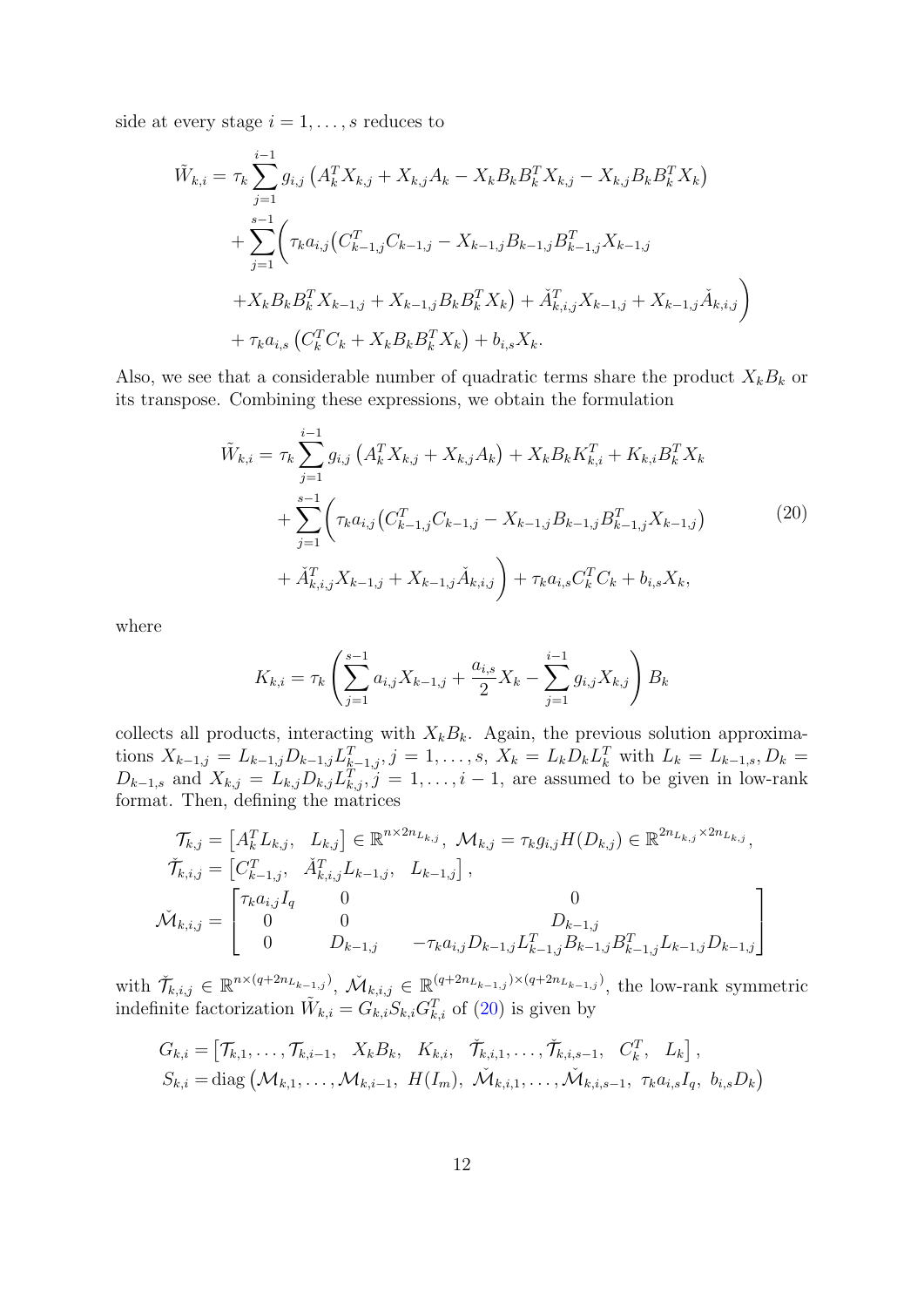with  $G_{k,i}$  being of column size

<span id="page-12-0"></span>
$$
\sum_{j=1}^{i-1} 2n_{L_{k,j}} + 2m + \sum_{j=1}^{s-1} (q + 2n_{L_{k-1,j}}) + q + n_{L_k}
$$
  
= 
$$
2\sum_{j=1}^{i-1} n_{L_{k,j}} + 2\sum_{j=1}^{s-1} n_{L_{k-1,j}} + n_{L_k} + sq + 2m.
$$
 (21)

In the autonomous case, we in particular have  $A_{k-1,j} = A_k = A$ . Hence,  $\check{A}_{k,i,j} = \frac{b_{i,j}}{2}$  $\frac{i,j}{2}I,$  $i, j = 1, \ldots, s$ , and together with the modifications for  $j = s$ ,  $X_{k-1,s} = X_k$ , the right hand side  $\tilde{W}_{k,i}$  in [\(20\)](#page-11-0) becomes

$$
\tilde{W}_{k,i} = \tau_k \sum_{j=1}^{i-1} g_{i,j} \left( A_k^T X_{k,j} + X_{k,j} A_k \right) + X_k B_k K_{k,i}^T + K_{k,i} B_k^T X_k \n+ \sum_{j=1}^s \left( \tau_k a_{i,j} C^T C + b_{i,j} X_{k-1,j} \right) - \sum_{j=1}^{s-1} \tau_k a_{i,j} X_{k-1,j} B B^T X_{k-1,j}.
$$

Then, similar to the non-autonomous scheme, for the simplified right hand side, we have

$$
G_{k,i} = [\mathcal{T}_{k,1}, \dots, \mathcal{T}_{k,i-1}, X_k B, K_{k,i}, C^T, L_{k-1,1}, \dots, L_{k-1,s-1}, L_k],
$$
  

$$
S_{k,i} = \text{diag}\left(\mathcal{M}_{k,1}, \dots, \mathcal{M}_{k,i-1}, H(I_m), \tau_k \sum_{j=1}^s a_{i,j} I_q, \tilde{D}_{k-1,1}, \dots, \tilde{D}_{k-1,s-1}, b_{i,s} D_k\right)
$$

where

$$
\mathcal{T}_{k,j} = \begin{bmatrix} A_k^T L_{k,j}, & L_{k,j} \end{bmatrix} \in \mathbb{R}^{n \times 2n_{L_{k,j}}}, \ \mathcal{M}_{k,j} = \tau_k g_{i,j} H(D_{k,j}) \in \mathbb{R}^{2n_{L_{k,j}} \times 2n_{L_{k,j}}},
$$
  

$$
\tilde{D}_{k-1,j} = b_{i,j} D_{k-1,j} - \tau_k a_{i,j} D_{k-1,j} L_{k-1,j} B B^T L_{k-1,j} D_{k-1,j}.
$$

Here, the column size of the factor  $G_{k,i}$  is

<span id="page-12-1"></span>
$$
\sum_{j=1}^{i-1} 2n_{L_{k,j}} + 2m + q + \sum_{j=1}^{s} n_{L_{k-1,j}} = 2\sum_{j=1}^{i-1} n_{L_{k,j}} + \sum_{j=1}^{s} n_{L_{k-1,j}} + q + 2m.
$$
 (22)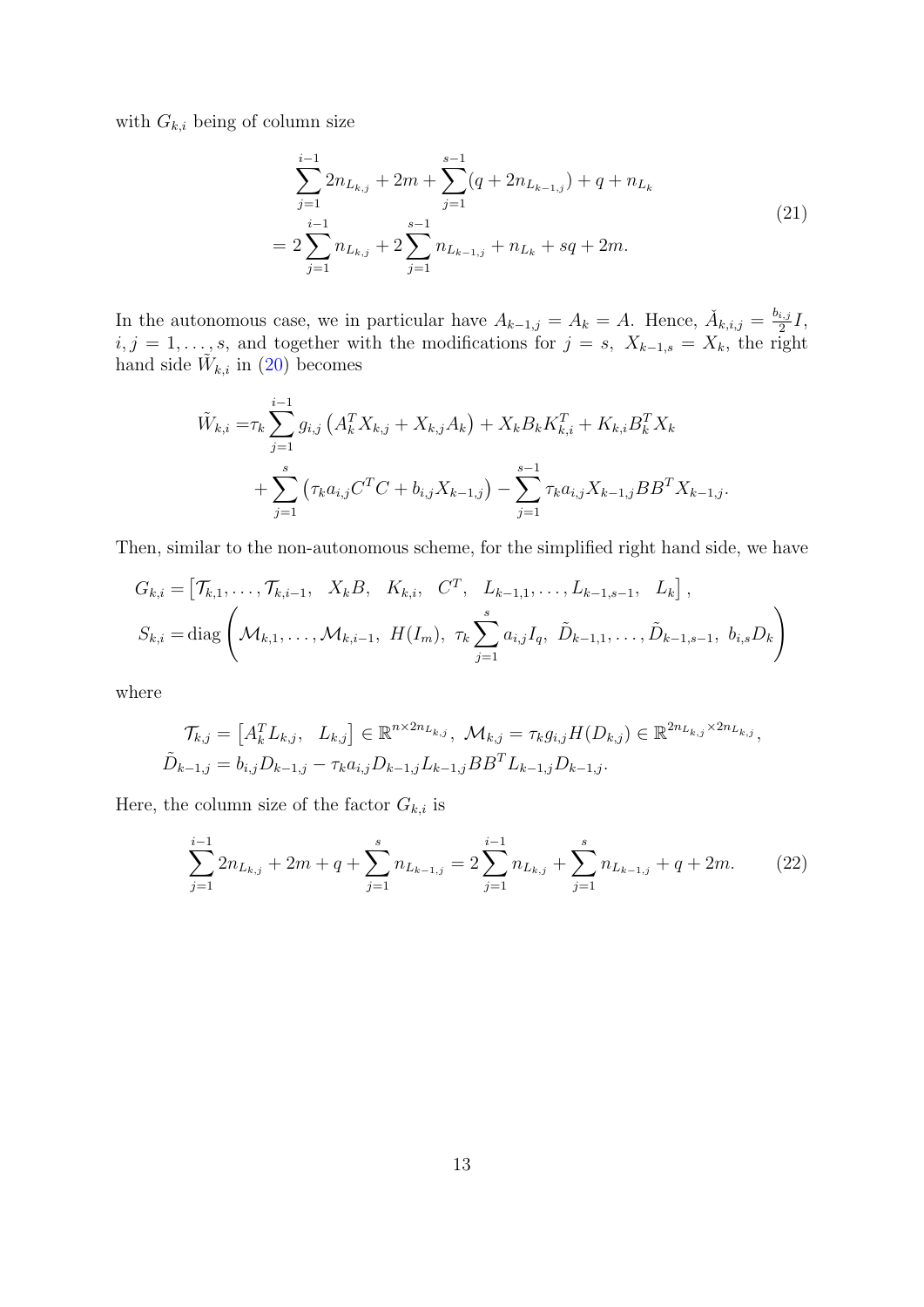#### 3.2.2 Modified Rosenbrock-type Peer Representation

Now, for the modified Rosenbrock-type peer formulation applied to the non-autonomous DRE, we consider the ALE

$$
\tilde{A}_{k,i}^T Y_{k,i} + Y_{k,i} \tilde{A}_{k,i} = -\tilde{W}_{k,i}, \quad i = 1, ..., s,
$$
  

$$
\tilde{W}_{k,i} = \sum_{j=1}^s \frac{\mathbf{b}_{i,j}}{\tau_k} Y_{k-1,j} + \sum_{j=1}^s a_{i,j} \mathcal{R}(t_{k-1,j}, \sum_{\ell=1}^j \mathbf{g}_{j,\ell} Y_{k-1,\ell})
$$

$$
- \sum_{j=1}^s \mathbf{a}_{i,j} (\hat{A}_k^T Y_{k-1,j} + Y_{k-1,j} \hat{A}_k) - \sum_{j=1}^{i-1} \frac{\mathbf{g}_{i,j}}{\tau_k} Y_{k,j},
$$

$$
\tilde{A}_{k,i} = \hat{A}_k - \frac{1}{2\tau_k g_{i,i}} I, \quad \hat{A}_k = A_k - B_k B_k^T X_k I.
$$

Note that the matrix  $\hat{A}_k$  is given in terms of  $X_k$ . This is due to the fact that  $\hat{A}_k$  originates from the Jacobian  $(8)$  that, as in the original scheme, is given as the Fréchet derivative of  $\mathcal{R}(t_k, X_k) = \mathcal{R}(t_{k-1,s}, X_{k-1,s}) = \mathcal{R}(t_{k-1,s}, \sum_{\ell=1}^s \mathbf{g}_{j,\ell} Y_{k-1,\ell}).$  Thus, instead of explicitly forming  $\hat{A}_k$ , again relation [\(19\)](#page-10-0) is utilized.

For the sake of simplicity the original variables  $X_k$  within  $\hat{A}_k$ , as well as in the Riccati operators  $\mathcal{R}(t_{k-1,j}, X_{k-1,j})$ , are kept throughout the computations. As previously mentioned in Section [2.2,](#page-5-4) we have to reconstruct the solution from the auxiliary variables anyway. Thus, using both sets of variables does not require additional computations. In order to give a more detailed motivation for mixing up the original and auxiliary scheme, the following considerations are stated.

From the relation of the original and auxiliary variables, given in [\(11\)](#page-6-0), we have

$$
X_{k-1,j} = \sum_{\ell=1}^{j} \mathbf{g}_{j,\ell} Y_{k-1,\ell}.
$$

Further, defining the decomposition  $Y_{k-1,\ell} = \hat{L}_{k-1,\ell} \hat{D}_{k-1,\ell} \hat{L}_{k-1,\ell}^T$ ,  $\ell = 1, \ldots, j$  with  $\hat{L}_{k-1,\ell} \in \mathbb{R}^{n \times n_{\hat{L}_{k-1,\ell}}}, \ \hat{D}_{k-1,\ell} \in \mathbb{R}^{n_{\hat{L}_{k-1,\ell}} \times n_{\hat{L}_{k-1,\ell}}},$  the original solution approximation admits a factorization  $X_{k-1,j} = L_{k-1,j} D_{k-1,j} L_{k-1,j}^T$ ,  $j = 1, \ldots, s$ , based on the factors

$$
L_{k-1,j} = \left[\hat{L}_{k-1,1}, \ldots, \hat{L}_{k-1,j}\right], \quad D_{k-1,j} = \text{diag } \mathbf{g}_{j,1} \hat{D}_{k-1,1}, \ldots, \mathbf{g}_{j,j} \hat{D}_{k-1,j}.
$$

The factors  $L_{k-1,j} \in \mathbb{R}^{n \times n_{L_{k-1,j}}}, D_{k-1,j} \in \mathbb{R}^{n_{L_{k-1,j}} \times n_{L_{k-1,j}}}$  are given as a block concatenation of the solution factors of the auxiliary variables  $Y_{k-1,\ell}, \ell = 1, \ldots, j$ . That is, the column size  $n_{L_{k-1,j}} = \sum_{\ell=1}^j n_{\hat{L}_{k-1,\ell}}$  may dramatically grow with respect to the number of stages and time steps. Still, the numerical rank of the original solution is assumed to be "small". Thus, using column compression techniques, see [\[32,](#page-26-8) Section 6.3], being a tacit requirement for large-scale problems anyway, the column size of  $L_{k-1,j}$  is presumably "small" as well. To be more precise, the factors  $L_{k-1,j}$  and  $\hat{L}_{k-1,j}$  are expected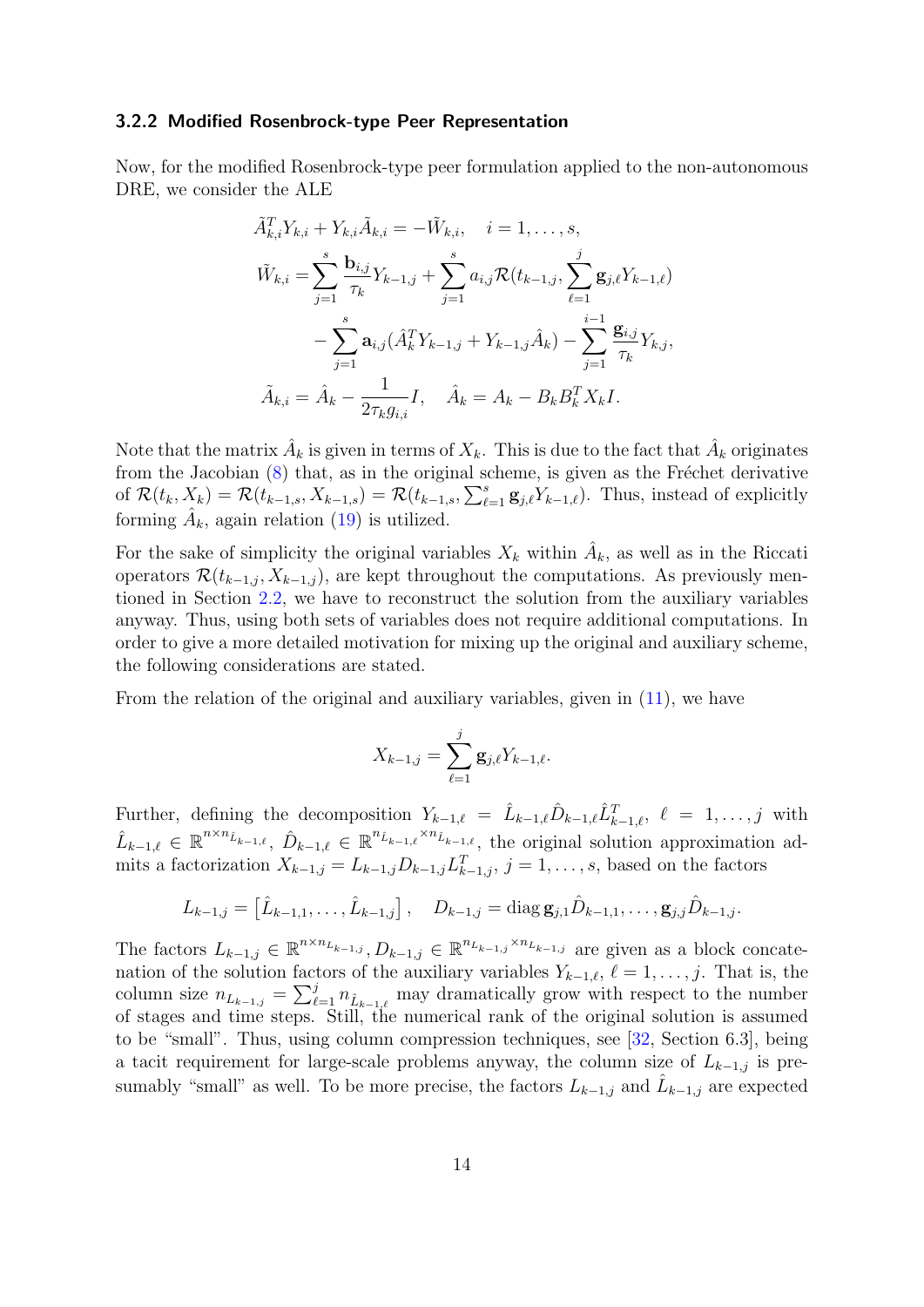to be of compatible size. Consequently, one can make use of both representations at the one place or another without messing up the formulations with respect to both, the notational and computational complexity.

However, expanding  $\hat{A}_k$  and combining the linear parts with respect to  $Y_{k-1,j}$ , the right hand side reads

<span id="page-14-0"></span>
$$
\tilde{W}_{k,i} = -\sum_{j=1}^{s} \left( \tilde{A}_{k,i,j}^{T} Y_{k-1,j} + Y_{k-1,j} \tilde{A}_{k,i,j} - \mathbf{a}_{i,j} \left( X_{k} B_{k} B_{k}^{T} Y_{k-1,j} + Y_{k-1,j} B_{k} B_{k}^{T} X_{k} \right) \right) \n+ \sum_{j=1}^{s} a_{i,j} \mathcal{R}(t_{k-1,j}, X_{k-1,j}) - \sum_{j=1}^{i-1} \frac{\mathbf{g}_{i,j}}{\tau_{k}} Y_{k,j}
$$
\n(23)

with  $\check{A}_{k,i,j} = \mathbf{a}_{i,j} A_k - \frac{\mathbf{b}_{i,j}}{2\tau_k}$  $\frac{\mathbf{b}_{i,j}}{2\tau_k}I$ . Then, separating  $\mathcal{R}(t_{k-1,s}, X_{k-1,s}) = \mathcal{R}(t_k, X_k)$  and again combining the quadratic terms including the products  $X_kB_k$ , we end up with the formulation

$$
\tilde{W}_{k,i} = -\sum_{j=1}^{s} \left( \tilde{A}_{k,i,j}^{T} Y_{k-1,j} + Y_{k-1,j} \tilde{A}_{k,i,j} \right) + X_k B_k K_{k,i}^{T} + K_{k,i} B_k^{T} X_k \n+ \sum_{j=1}^{s-1} a_{i,j} \mathcal{R}(t_{k-1,j}, X_{k-1,j}) + a_{i,s} \left( C_k^{T} C_k + A_k^{T} X_k + X_k A_k \right) - \sum_{j=1}^{i-1} \frac{\mathbf{g}_{i,j}}{\tau_k} Y_{k,j},
$$
\n
$$
K_{k,i} = \left( \sum_{j=1}^{s} \mathbf{a}_{i,j} Y_{k-1,j} - \frac{a_{i,s}}{2} X_k \right) B_k.
$$

Then, the associated symmetric indefinite formulation is given by the factors

$$
G_{k,i} = \left[ \check{\mathcal{T}}_{k-1,i,1}, \dots, \check{\mathcal{T}}_{k-1,i,s}, X_k B_k, K_{k,i}, \mathcal{T}_{k-1,1}, \dots, \mathcal{T}_{k-1,s-1},
$$
  
\n
$$
C_k^T, A_k^T L_k, L_k, \sqrt{a_{i,s}} \hat{L}_{k,1}, \dots, \hat{L}_{k,i-1}, \right],
$$
  
\n
$$
S_{k,i} = \text{diag} \left( -\check{\mathcal{M}}_{k-1,i,1}, \dots, -\check{\mathcal{M}}_{k-1,i,s}, H(I_m), a_{i,1} \mathcal{M}_{k-1,1}, \dots, a_{i,s-1} \mathcal{M}_{k-1,s-1},
$$
  
\n
$$
a_{i,s} I_q, a_{i,s} H(D_k), -\frac{\mathbf{g}_{i,1}}{\tau_k} \hat{D}_{k,1}, \dots, -\frac{\mathbf{g}_{i,i-1}}{\tau_k} \hat{D}_{k,i-1} \right)
$$

with

$$
\tilde{\mathcal{T}}_{k-1,i,j} = \begin{bmatrix} \tilde{A}_{k,i,j}^T \hat{L}_{k-1,j}, & \hat{L}_{k-1,j} \end{bmatrix} \in \mathbb{R}^{n \times 2n_{\hat{L}_{k-1,j}}}, \tilde{\mathcal{M}}_{k-1,i,j} = H(\hat{D}_{k-1,j}) \in \mathbb{R}^{2n_{\hat{L}_{k-1,j}}} \times 2n_{\hat{L}_{k-1,j}},
$$
\n
$$
\mathcal{T}_{k-1,j} = \begin{bmatrix} C_{k-1,j}^T, & A_{k-1,j}^T L_{k-1,j}, & L_{k-1,j} \end{bmatrix} \in \mathbb{R}^{n \times (q+2n_{L_{k-1,j}})},
$$
\n
$$
\mathcal{M}_{k-1,j} = \begin{bmatrix} I_q & 0 & 0 \\ 0 & 0 & D_{k-1,j} \\ 0 & D_{k-1,j} & -D_{k-1,j} L_{k-1,j}^T B_{k-1,j} B_{k-1,j}^T L_{k-1,j} D_{k-1,j} \end{bmatrix} \in \mathbb{R}^{(q+2n_{L_{k-1,j}}) \times (q+2n_{L_{k-1,j}})},
$$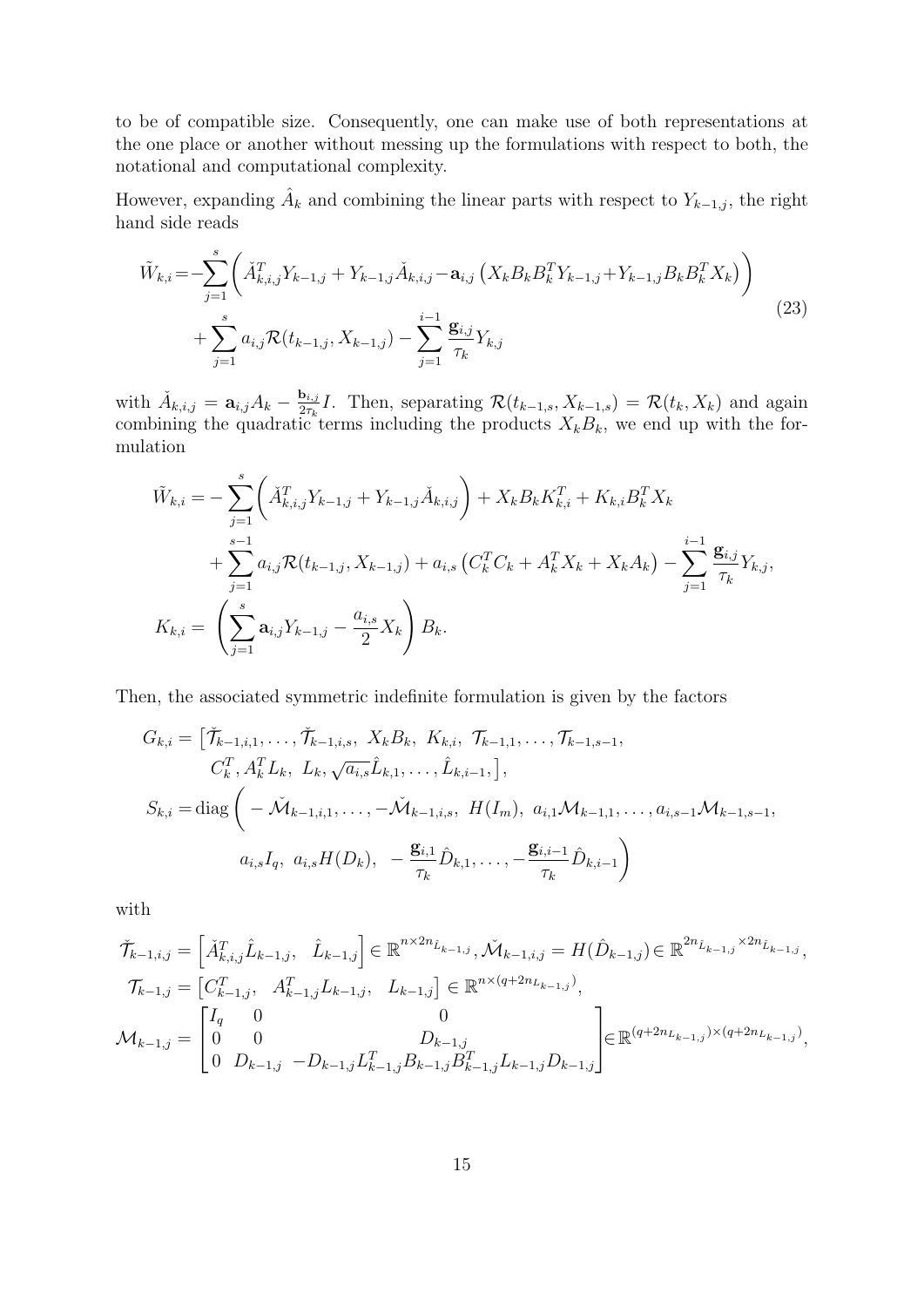defining the factorization of the Lyapunov-type expression and the Riccati operators, respectively. The resulting column size of  $G_{k,i}$  is then given by

<span id="page-15-0"></span>
$$
\sum_{j=1}^{s} 2n_{\hat{L}_{k-1,j}} + 2m + \sum_{j=1}^{s-1} (q + 2n_{L_{k-1,j}}) + q + 2n_{L_k} + \sum_{j=1}^{i-1} n_{\hat{L}_{k,j}} \n= \sum_{j=1}^{i-1} n_{\hat{L}_{k,j}} + 2 \sum_{j=1}^{s} (n_{\hat{L}_{k-1,j}} + n_{L_{k-1,j}}) + sq + 2m.
$$
\n(24)

Note that the use of both, the auxiliary variables in the linear parts and the original variables within the Fréchet derivative and the Riccati operator, does not allow us to completely combine these parts, as we have seen for the condensed form [\(20\)](#page-11-0) of the original Rosenbrock-type peer scheme. Therefore, assume the associated low-rank factors  $L_{k-1,j}, D_{k-1,j}$  and  $\hat{L}_{k-1,j}, \hat{D}_{k-1,j}$  of  $X_{k-1,j}$  and  $Y_{k-1,j}$ , respectively, to be of comparable column sizes  $n_{L_{k-1,j}}$  and  $n_{\hat{L}_{k-1,j}}$ . Then, comparing [\(21\)](#page-12-0) and [\(24\)](#page-15-0), the modified scheme results in a larger overall number of columns in the right hand side factorization, although avoiding the application of the Jacobian to the current solutions  $Y_{k,j}, j = 1, \ldots, i$ , saves  $2\sum_{j=1}^{i-1} n_{\hat{L}_{k,j}}$  columns in the first place. That is, for large-scale non-autonomous DREs, the standard version of the Rosenbrock-type peer schemes seems to be preferable.

Still, a more beneficial situation can be found for autonomous DREs. Here, additional modifications, based on the time-invariant nature of the system matrices, allow to further reduce the complexity of the ALEs to be solved. In that case, the associated ALEs are of the form

<span id="page-15-1"></span>
$$
\tilde{A}_{k,i}^T Y_{k,i} + Y_{k,i} \tilde{A}_{k,i} = -\tilde{W}_{k,i}, \quad i = 1, ..., s,
$$
\n
$$
\tilde{W}_{k,i} = \sum_{j=1}^s \frac{\mathbf{b}_{i,j}}{\tau_k} Y_{k-1,j} + \sum_{j=1}^s a_{i,j} \mathcal{R}(\sum_{\ell=1}^j \mathbf{g}_{j,\ell} Y_{k-1,\ell}) - \sum_{j=1}^s \mathbf{a}_{i,j} (\hat{A}_k^T Y_{k-1,j} + Y_{k-1,j} \hat{A}_k) - \sum_{j=1}^{i-1} \frac{\mathbf{g}_{i,j}}{\tau_k} Y_{k,j},
$$
\n
$$
\tilde{A}_{k,i} = \hat{A}_k - \frac{1}{2\tau_k g_{i,i}}, \quad \hat{A}_k = A - BB^T X_k.
$$
\n(25)

We start the investigations at  $\mathcal{R}(\sum_{\ell=1}^j \mathbf{g}_{j,\ell} Y_{k-1,\ell})$ . For that, first consider the sum of Riccati operators

$$
\sum_{j=1}^{s} a_{i,j} \mathcal{R}(X_{k-1,j}) = \sum_{j=1}^{s} a_{i,j} \left( C^{T} C + A^{T} X_{k-1,j} + X_{k-1,j} A - X_{k-1,j} B B^{T} X_{k-1,j} \right).
$$

Further, recall the definitions  $\mathbf{X}_k = (X_{k,i})_{i=1}^s$  and  $\mathbf{Y}_k = (Y_{k,i})_{i=1}^s$ . Then, from  $A_k = A$ being constant and motivated by [\(12\)](#page-6-2), for the linear part, we find

$$
\sum_{j=1}^{s} a_{i,j} A^{T} X_{k-1,j} + \sum_{j=1}^{s} a_{i,j} X_{k-1,j} A, \ i = 1, ..., s
$$
  
\n
$$
\Leftrightarrow ((a_{i,j}) \otimes A^{T}) \mathbf{X}_{k-1} + ((a_{i,j}) \otimes I) \mathbf{X}_{k-1} A.
$$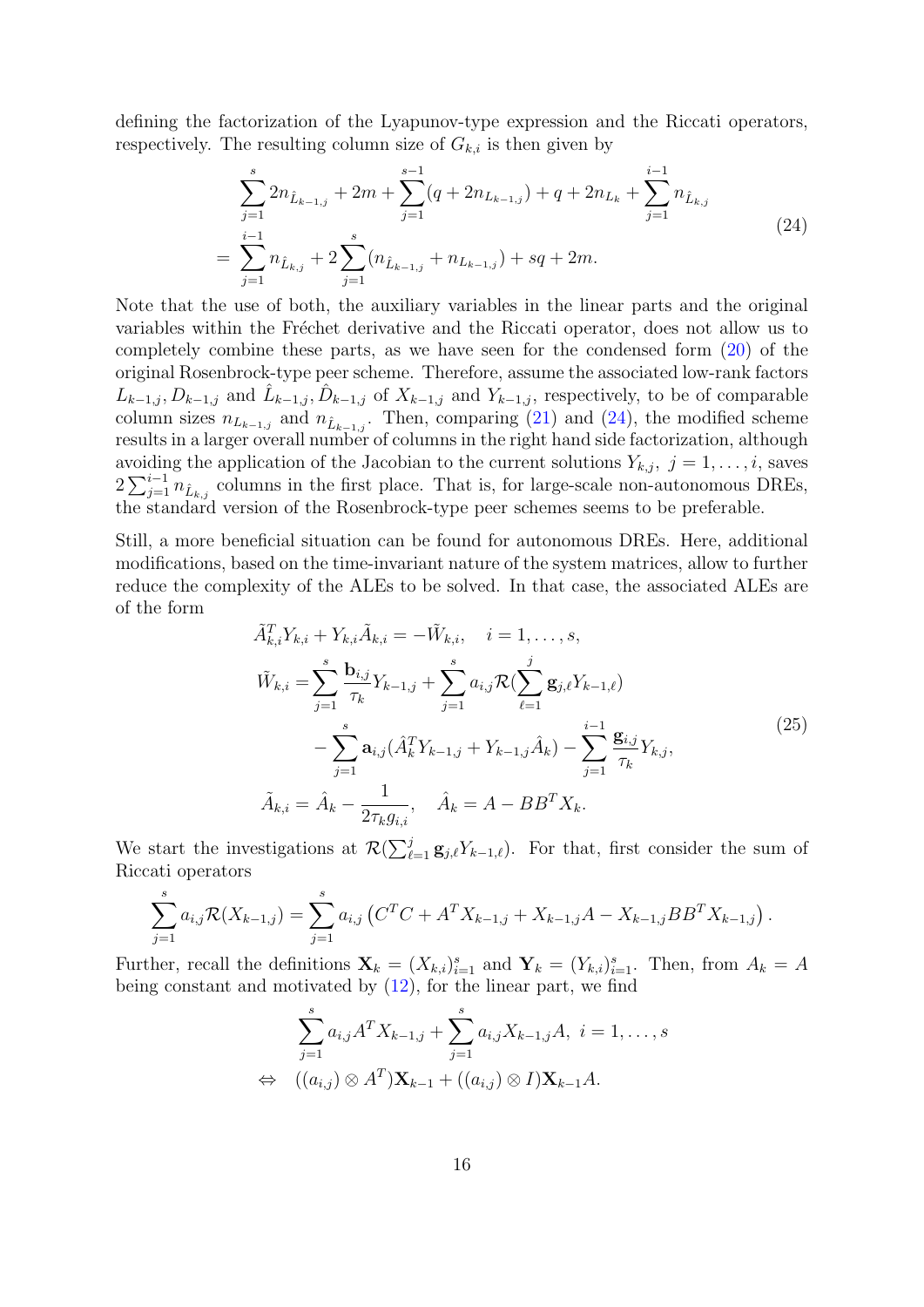Moreover, from the definition [\(11\)](#page-6-0) of  $\mathbf{X}_k$  in terms of the auxiliary variables  $\mathbf{Y}_k$  the following reformulation holds:

$$
((a_{i,j}) \otimes A^T) \mathbf{X}_{k-1} + ((a_{i,j}) \otimes I) \mathbf{X}_{k-1} A
$$
  
=  $((a_{i,j}) \otimes A^T) (G^{-1} \otimes I) \mathbf{Y}_{k-1} + ((a_{i,j}) \otimes I) (G^{-1} \otimes I) \mathbf{Y}_{k-1} A$   
=  $((a_{i,j})G^{-1} \otimes A^T) \mathbf{Y}_{k-1} + ((a_{i,j})G^{-1} \otimes I) \mathbf{Y}_{k-1} A$   
=  $((\mathbf{a}_{i,j}) \otimes A^T) \mathbf{Y}_{k-1} + ((\mathbf{a}_{i,j}) \otimes I) \mathbf{Y}_{k-1} A$ .

with  $(\mathbf{a}_{i,j}) = (a_{i,j})G^{-1}$  from [\(13\)](#page-6-3). Then, together with

$$
((\mathbf{a}_{i,j}) \otimes A^T) \mathbf{Y}_{k-1} + ((\mathbf{a}_{i,j}) \otimes I) \mathbf{Y}_{k-1} A
$$
  
\n
$$
\Leftrightarrow \sum_{j=1}^s \mathbf{a}_{i,j} A^T Y_{k-1,j} + \sum_{j=1}^s \mathbf{a}_{i,j} Y_{k-1,j} A, \ i = 1, \dots, s,
$$

the sum of Riccati operators  $\mathcal{R}(X_{k-1,j})$  can be written in the mixed form

$$
\sum_{j=1}^{s} a_{i,j} \mathcal{R}(X_{k-1,j}) = \sum_{j=1}^{s} a_{i,j} \left( C^{T} C + A^{T} X_{k-1,j} + X_{k-1,j} A - X_{k-1,j} B B^{T} X_{k-1,j} \right)
$$
  
= 
$$
\sum_{j=1}^{s} a_{i,j} \left( C^{T} C - X_{k-1,j} B B^{T} X_{k-1,j} \right) + \sum_{j=1}^{s} \mathbf{a}_{i,j} \left( A^{T} Y_{k-1,j} + Y_{k-1,j} A \right).
$$

Note that in this formulation only the quadratic term of the Riccati operator uses the original variables and analogously to the right hand side  $\tilde{W}_{k,i}$  in [\(23\)](#page-14-0), for an autonomous DRE, we obtain

$$
\tilde{W}_{k,i} = -\sum_{j=1}^{s} \left( \tilde{A}_{k,i,j}^{T} Y_{k-1,j} + Y_{k-1,j} \tilde{A}_{k,i,j} - \mathbf{a}_{i,j} \left( X_{k} B B^{T} Y_{k-1,j} + Y_{k-1,j} B B^{T} X_{k} \right) \right) \n+ \sum_{j=1}^{s} a_{i,j} \left( C^{T} C - X_{k-1,j} B B^{T} X_{k-1,j} \right) + \sum_{j=1}^{s} \mathbf{a}_{i,j} \left( A^{T} Y_{k-1,j} + Y_{k-1,j} A \right) \n- \sum_{j=1}^{i-1} \frac{\mathbf{g}_{i,j}}{\tau_{k}} Y_{k,j}
$$

with  $\check{A}_{k,i,j} = \mathbf{a}_{i,j}A - \frac{\mathbf{b}_{i,j}}{2\tau_k}$  $\frac{\mathbf{b}_{i,j}}{2\tau_k}I$ . Now, combining the expressions that are linear in  $Y_{k-1,j}$ , as well as the quadratic terms containing  $X_kB$  and again paying particular attention to  $j = s$  with  $X_{k-1,s} = X_k$ ,  $Y_{k-1,s} = Y_k$ , the right hand side reads

<span id="page-16-0"></span>
$$
\tilde{W}_{k,i} = \sum_{j=1}^{s} a_{i,j} C^{T} C - \sum_{j=1}^{s-1} a_{i,j} X_{k-1,j} B B^{T} X_{k-1,j} + X_{k} B K_{k,i}^{T} + K_{k,i} B^{T} X_{k} \n+ \sum_{j=1}^{s} \frac{\mathbf{b}_{i,j}}{\tau_{k}} Y_{k-1,j} - \sum_{j=1}^{i-1} \frac{\mathbf{g}_{i,j}}{\tau_{k}} Y_{k,j},
$$
\n
$$
K_{k,i} = \left( \sum_{j=1}^{s} \mathbf{a}_{i,j} Y_{k-1,j} - \frac{a_{i,s}}{2} X_{k} \right) B.
$$
\n(26)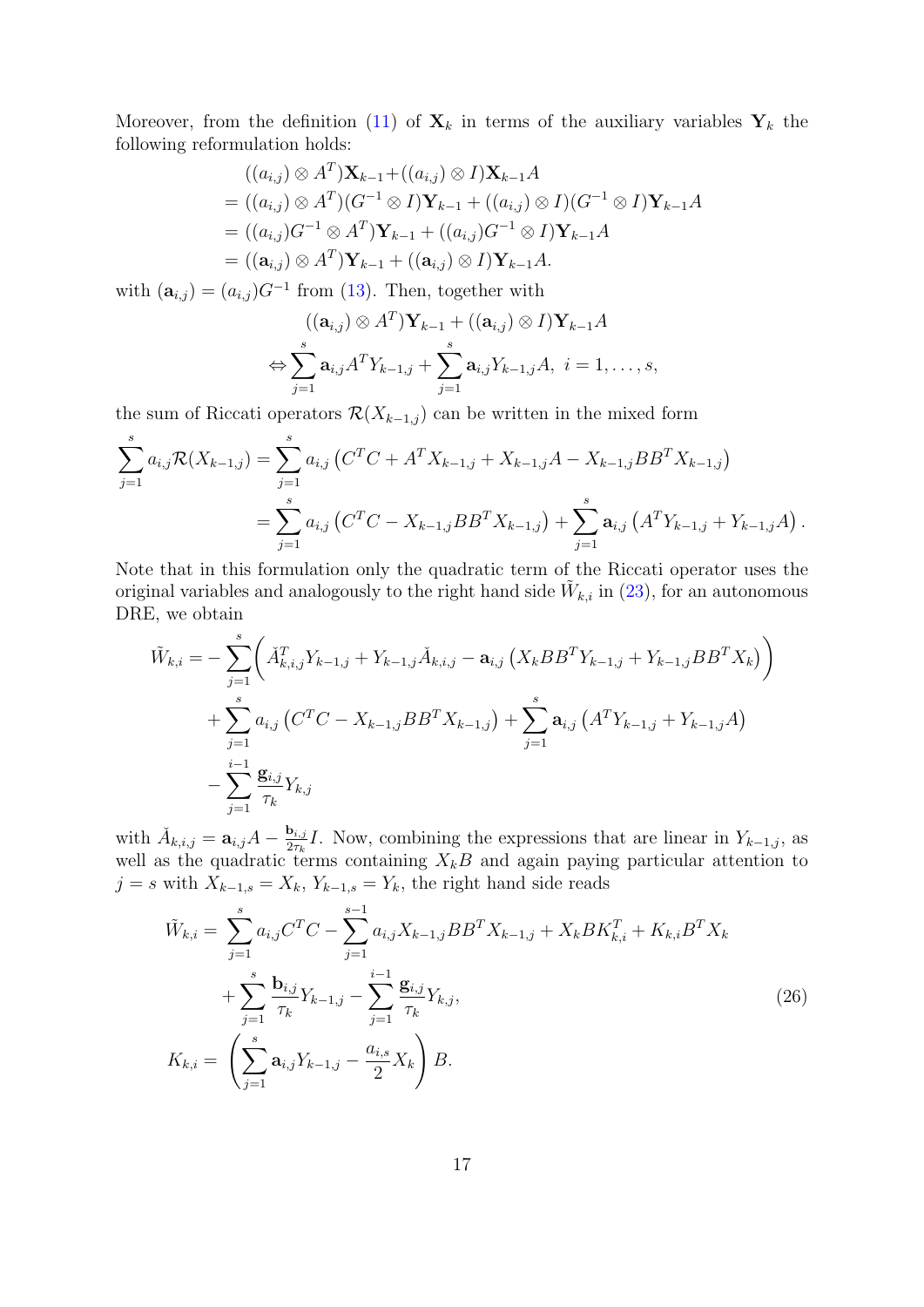For the autonomous case and the associated ALE [\(25\)](#page-15-1) and its condensed right hand side [\(26\)](#page-16-0), we find the factors

<span id="page-17-1"></span>
$$
G_{k,i} = \begin{bmatrix} C^T, X_{k-1,1}B, \dots, X_{k-1,s-1}B, X_kB, K_{k,i}, \\ \hat{L}_{k-1,1}, \dots, \hat{L}_{k-1,s}, \hat{L}_{k,1}, \dots, \hat{L}_{k,i-1} \end{bmatrix},
$$
  

$$
S_{k,i} = \text{diag}\left(\sum_{j=1}^s a_{i,j}I_q, -a_{i,1}I_m, \dots, -a_{i,s-1}I_m, H(I_m), \dots, \frac{\mathbf{b}_{i,1}}{\tau_k}\hat{D}_{k-1,1}, \dots, \frac{\mathbf{b}_{i,s}}{\tau_k}\hat{D}_{k-1,s}, -\frac{\mathbf{g}_{i,1}}{\tau_k}\hat{D}_{k,1}, \dots, -\frac{\mathbf{b}_{i,k}}{\tau_k}\hat{D}_{k,i-1}\right)
$$

where  $G_{k,i}$  is of column size

$$
q + \sum_{j=1}^{s-1} m + 2m + \sum_{j=1}^{s} n_{\hat{L}_{k-1,j}} + \sum_{j=1}^{i-1} n_{\hat{L}_{k,j}} = \sum_{j=1}^{i-1} n_{\hat{L}_{k,j}} + \sum_{j=1}^{s} n_{\hat{L}_{k-1,j}} + q + (s+1)m. \tag{27}
$$

Again, assume that the column sizes of the solution factors  $L_{k,j}$  and  $\hat{L}_{k,j}$  of the original Rosenbrock-type peer and its modified version, respectively, are compatible. Then, from [\(22\)](#page-12-1) and [\(27\)](#page-17-1) it can be seen that the modified version can save a number of system solves within the ALE solver, as long as  $(s-1)m$  does not exceed  $\sum_{j=1}^{i-1} n_{L_{k,j}}$  from the original scheme. This will most likely be true for a small number  $m$ , i.e, a low numerical rank of  $S(t)$  in the DRE [\(1\)](#page-1-0). Considering control problems, m represents the number of inputs to the system to be controlled and thus will be rather small for numerous examples.

## <span id="page-17-0"></span>4 Numerical Experiments

The following computations have been executed on a 64bit CentOS 5.5 system with two Intel<sup>®</sup> Xeon<sup>®</sup> X5650@2.67 GHz with a total of 12 cores and 48GB main memory, being one computing node of the linux cluster otto<sup>[1](#page-17-2)</sup> at the Max Planck Institute for Dynamics of Complex Technical Systems in Magdeburg. The numerical algorithms have been implemented and tested in MATLAB<sup>®</sup> version 8.0.0.783 (R2012b).

For the numerical experiments, we consider the implicit peer method [\(4\)](#page-3-2) and both versions of the Rosenbrock-type schemes [\(7\)](#page-5-0), [\(14\)](#page-6-4) up to order 4. For a comparison of the computational times and relative errors with respect to a reference solution, the several peer schemes are also compared to the BDF methods of order 1 to 4 [\[7,](#page-25-2) [34,](#page-26-7) [32\]](#page-26-8), Rosenbrock methods of orders 1, 2 [\[8\]](#page-25-3), 4 [\[48\]](#page-28-9), and the midpoint and trapezoidal rules [\[16\]](#page-25-1). The relative errors are given in the Frobenius norm  $\|.\|_F$ . An overview of the corresponding low-rank formulations, except for the Rosenbrock method of order 4, can be found in [\[34,](#page-26-7) [32\]](#page-26-8). For the latter, no low-rank representation has been published so

<span id="page-17-2"></span><sup>1</sup><http://www.mpi-magdeburg.mpg.de/1012477/otto>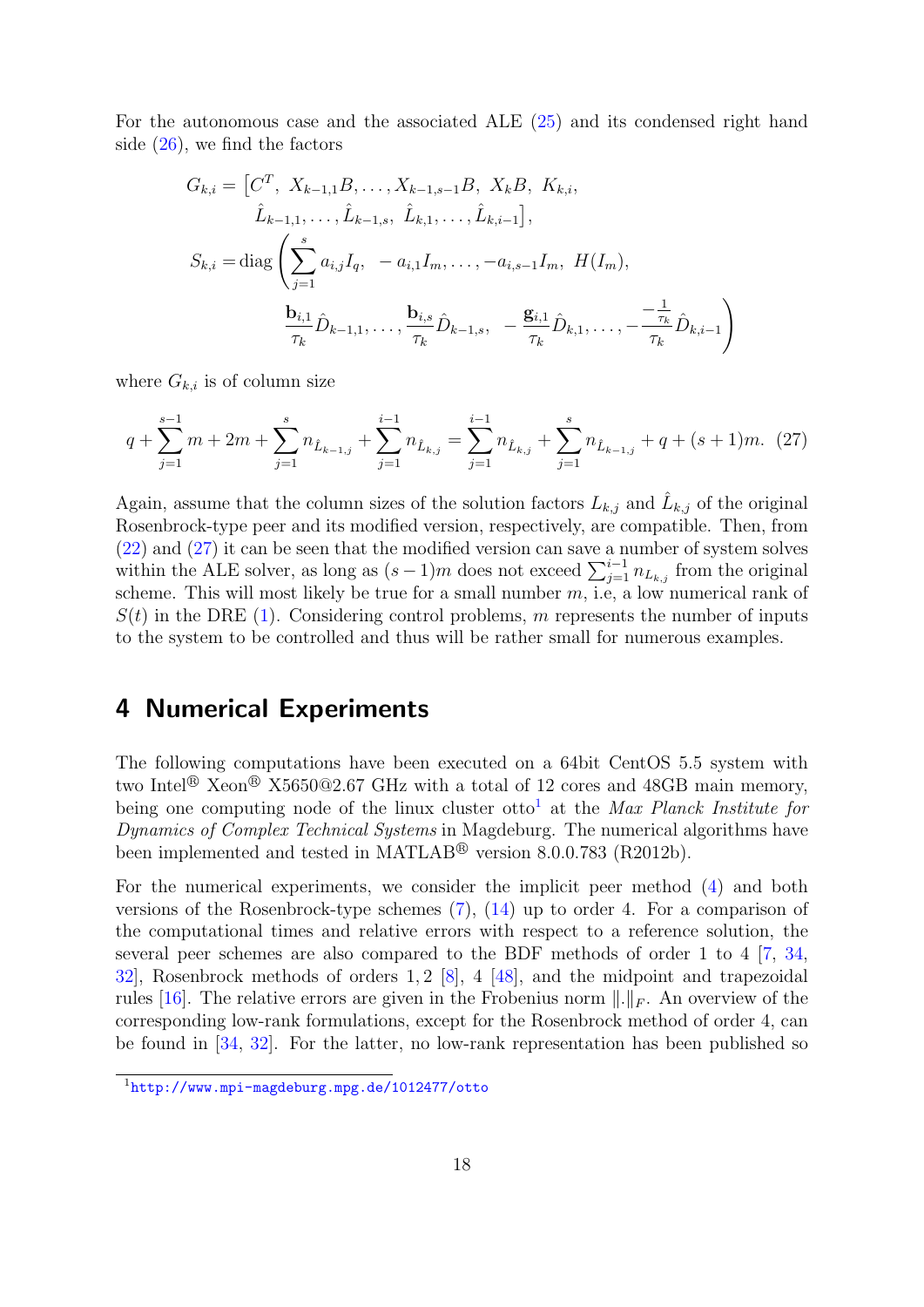| Time integration method |                                 | Acronym            |
|-------------------------|---------------------------------|--------------------|
|                         | BDF of order s                  | BDF(s)             |
|                         | Rosenbrock of order s           | $\text{Ros}(s)$    |
|                         | Midpoint rule                   | Mid                |
|                         | Trapezoidal rule                | Trap               |
|                         | Implict peer of order $s$       | $\text{Peer}(s)$   |
|                         | Rosenbrock-type peer of order s | $\text{RosPer}(s)$ |
|                         | Modified $\text{RosPeer}(s)$    | mRosPeer(s)        |

<span id="page-18-0"></span>Table 1: Acronyms of the time integration methods  $(s = 1, \ldots, 4)$ .

Table 2: 2-stage implicit peer method of order 2.

<span id="page-18-1"></span>

| $c_1$ :     | 0.4831632475943920    | $c_2$ :     | 1.0000000000000000 |
|-------------|-----------------------|-------------|--------------------|
| $b_{1,1}$ : | $-0.3045407685048590$ | $b_{1,2}$ : | 1.3045407685048591 |
| $b_{2,1}$ : | $-0.3045407685048590$ | $b_{2,2}$ : | 1.3045407685048591 |
| $g_{1,1}$ : | 0.2584183762028040    | $g_{1,2}$ : | 0.0000000000000000 |
| $g_{2,1}$ : | 0.4376001712448750    | $q_{2,2}$   | 0.2584183762028040 |

far. The additional initial values for multi-step and the peer integrators of order $\geq 2$ , the one-step Rosenbrock methods of appropriate order are chosen. In what remains, the abbreviations, given in Table [1,](#page-18-0) are used to identify the several integration schemes. For the integration methods, using Newton's method to solve the arising AREs, a tolerance of 1e-10 and a maximum number of 15 Newton steps are chosen. The ADI iteration, used in the innermost loop of all schemes, is terminated at a tolerance of  $n\varepsilon$  or at a maximum of 100 ADI steps. Here again, n is the system dimension and  $\varepsilon$  denotes the machine precision.

**Implicit Peer Coefficients** The 1-stage implicit peer scheme is given by the coefficients  $c_1 = 1, b_{1,1} = 1$  and  $g_{1,1} = 1$ . The coefficients of the 2-stage implicit peer method, given in Table [2,](#page-18-1) were provided by the group of Prof. R. Weiner at the Martin-Luther-Universitt Halle and cannot, to the best of the authors' knowledge, be found in any publication so far. The coefficients for the 3- and 4-stage peer schemes are provided by methods 3a and 4b in [\[51\]](#page-28-6).

Rosenbrock-type Peer Coefficients The 1-stage Rosenbrock-type peer method is given by the coefficients  $c_1 = 1$ ,  $a_{1,1} = 1$ ,  $b_{1,1} = 1$  and  $g_{1,1} = 1$ . The coefficients for the Rosenbrock-type peer schemes used here, can be computed following the instructions in [\[43,](#page-27-7) Section 3].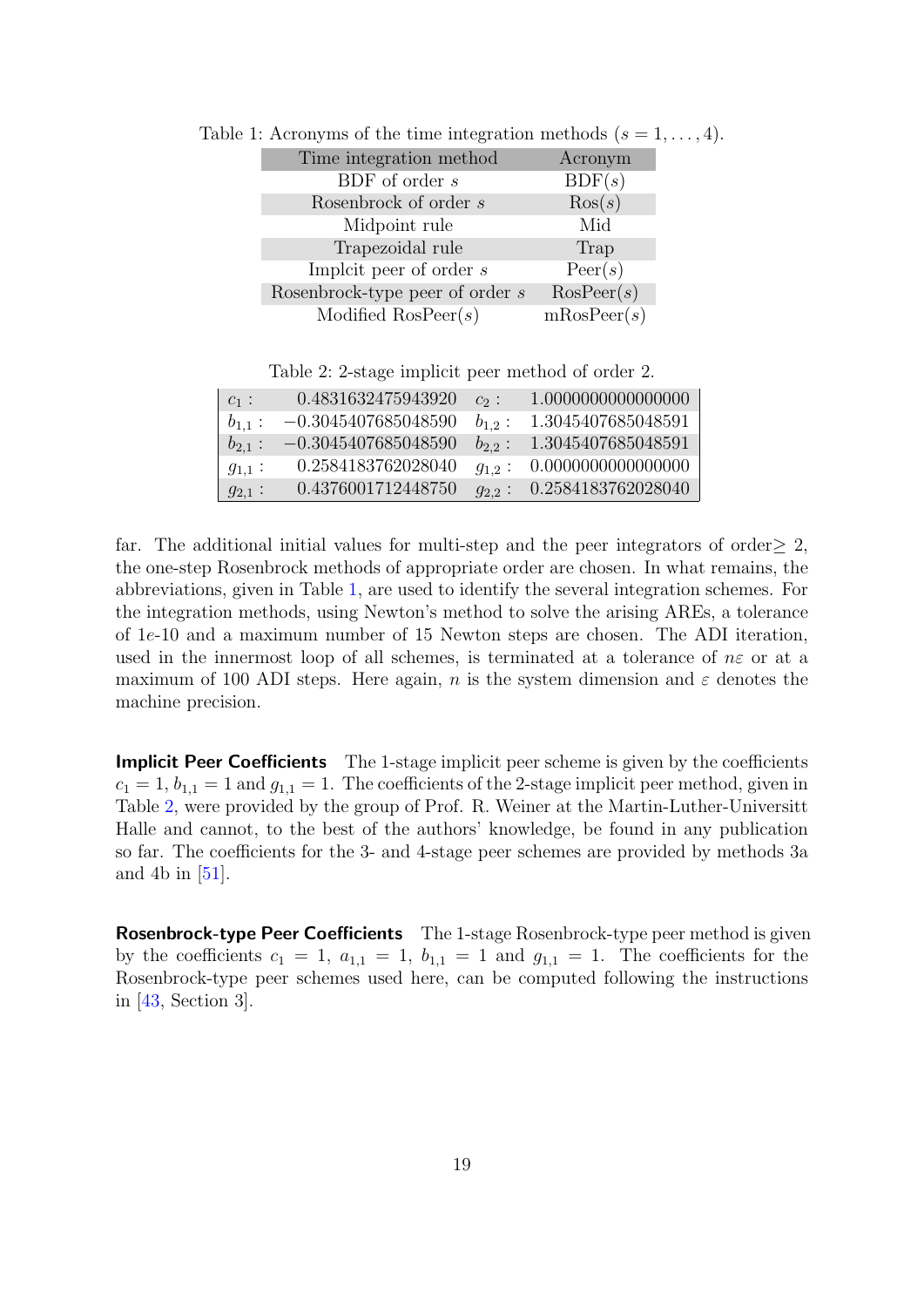<span id="page-19-0"></span>

Figure 1: Steel profile: Accuracy and efficiency plots

## Table 3: Steel profile: Computational timings and relative Frobenius errors with respect to 4.1 Steel Profile

As a first example, we consider a semi-discretized heat transfer problem for optimal cooling of steel profiles  $[10, 39]$  $[10, 39]$  $[10, 39]$ . This example is a mutli-input multi-output  $(MIMO)$ system with  $m = 7$  inputs and  $q = 6$  outputs. The solution to the DRE is computed on the simulation time interval [0, 4500] s with the step sizes  $\tau \in \{180, 90, 45, 25.5, 12.75\}$  s  $\frac{1}{2}$  tope requestively. Note that the and  $\{25, 50, 100, 200, 400\}$  steps, respectively. Note that the actual time line is implicitly scaled by 1e2 within the model such that a real time of  $[0, 45]$  s with corresponding step sizes is investigated. To ensure the computability of a reference solution in appropriate time, the smallest available discretization level with  $n = 371$  is chosen. The  $\tau$  the amell goals dense version of reference is computed by the small-scale dense version of the fourth-order Rosenbrock (Ros4) method. In particular, the *Parareal* based implementation with 450 coarse and additionally 1000 fine steps at each of those intervals, considered in  $[27]$ , has been used.

Figures  $1(a)-(c)$  $1(a)-(c)$  $1(a)-(c)$  show the accuracy plots for the implicit peer methods, the RosPeer schemes and the modified RosPeer integrators, respectively. It can be observed that, for this example, the convergence orders are reached asymptotically. Further, note that the  $R_{\text{P}}$  $Peer(3)$  scheme outperforms its  $Peer(4)$  successor. This is due to the superconvergence of the Peer(3) method (see  $[51, Section 4, Method 3a]$  $[51, Section 4, Method 3a]$ ) and the fact that, for this example, the convergence order 4 of the  $Peer(4)$  scheme has just been reached for the last step size refinement. It can further be observed that the implicit peer and the Rosenbrock-type schemes of corresponding order achieve a comparable accuracy. This is not too surprising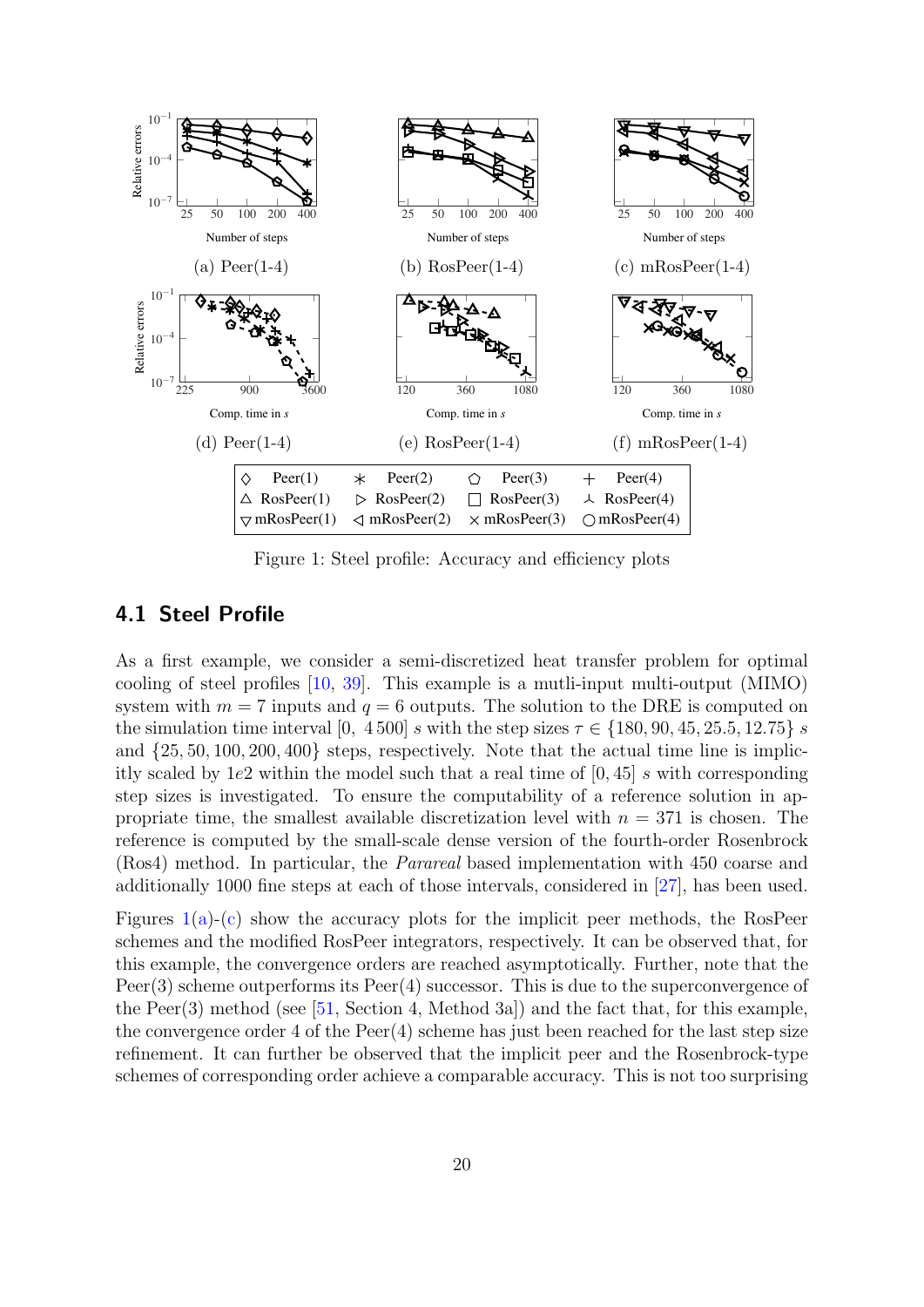|               | Time in s Rel. Frobenius err. |
|---------------|-------------------------------|
| 1627.76       | $3.75e-03$                    |
| 1347.55       | $3.20e-04$                    |
| 1228.07       | 1.29e-04                      |
| 1179.00       | $4.58e-05$                    |
| 806.00        | 3.75e-03                      |
| 1028.04       | $1.24e-03$                    |
| 1 0 0 1 . 0 5 | $1.30e-06$                    |
| 1239.78       | 1.33e-04                      |
| 1 202.90      | 1.32e-04                      |
| 1551.03       | $3.75e-03$                    |
| 1635.30       | $6.09e-05$                    |
| 2815.84       | 1.01e-07                      |
| 3268.56       | 3.57e-07                      |
| 605.64        | 3.75e-03                      |
| 702.46        | $1.50e-05$                    |
| 892.35        | 2.41e-06                      |
| 1087.55       | 2.41e-07                      |
| 610.31        | 3.75e-03                      |
| 698.74        | $1.50e-05$                    |
| 883.33        | 2.41e-06                      |
| 1088.86       | 2.41e-07                      |
|               | mRosPeer(4)                   |

<span id="page-20-0"></span>Table 3: Steel profile: Computational timings and relative errors with respect to the reference solution for  $\tau = 0.1125$  s, 400 steps.

considering an autonomous problem. The efficiency plots are presented in Figures [\(d\)](#page-19-0)- [\(f\)](#page-19-0). In Table [3,](#page-20-0) the LRSIF computation times and the relative errors with respect to the reference solution are given. Here, it becomes clear that the peer methods of order  $s \geq 2$ show a significantly better performance compared to the other implicit time integrators of similar order with respect to the accuracy. Solely comparing the computational times, the Rosenbrock-type peer scheme of first-order shows best performance. Taking the efficiency into account, i.e., studying the required computational time versus the achieved error level, see also Figures  $1(d)$ -[\(f\)](#page-19-0), the RosPeer schemes and its modified versions surpass the already existing LRSIF versions of the implicit integration schemes for DREs. Further, it is noteworthy that the fourth-order peer schemes do not reach better error levels that was already visible from Figures  $1(a)-(c)$  $1(a)-(c)$  $1(a)-(c)$ . A more detailed investigation of all methods up to order 2 and in particular the peer schemes can be found in [\[32\]](#page-26-8).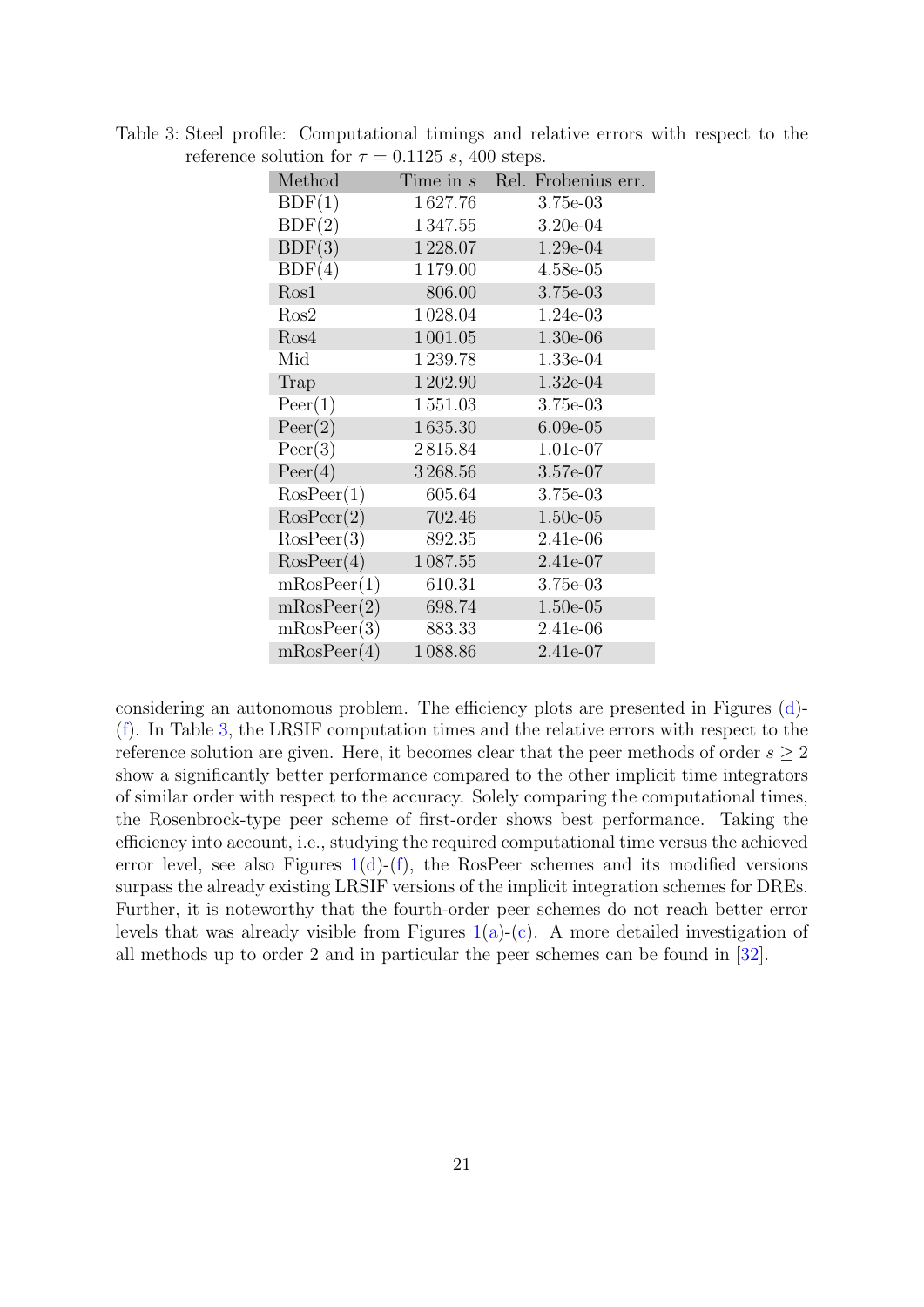<span id="page-21-0"></span>

Figure 2: Convection-diffusion LTV: Accuracy and efficiency plots

## 4.2 Convection-diffusion - Small-Scale LTV

Method Time in *s* Rel. Frobenius err. finite differences discretization of the partial differential equation The second example is a convection-diffusion model problem originating from a centered

<span id="page-21-1"></span>
$$
\dot{v} = -\Delta v - f_1 \frac{\partial v}{\partial \xi_1} - f_2 \frac{\partial v}{\partial \xi_2} - f_3 = 0,\tag{28}
$$

 $R = \begin{bmatrix} 1 & 1 & 1 \end{bmatrix}$ for  $v = v(\xi_1, \xi_2)$  defined on the unit square  $\Omega = (0, 1)^2$  with homogeneous Dirichlet boundary conditions. Here,  $f_i$ ,  $i = 1, 2, 3$ , are functions depending on  $\xi_1, \xi_2$  and are often referred to as convection and reaction terms. The system matrices  $A$  and  $B, C$  are generated by the MATLAB routines fdm 2d matrix and fdm 2d vector, respectively,  $\frac{1}{2}$   $\frac{1}{2}$   $\frac{1}{2}$   $\frac{1}{2}$   $\frac{1}{2}$   $\frac{1}{2}$   $\frac{1}{2}$   $\frac{1}{2}$   $\frac{1}{2}$   $\frac{1}{2}$   $\frac{1}{2}$   $\frac{1}{2}$   $\frac{1}{2}$   $\frac{1}{2}$   $\frac{1}{2}$   $\frac{1}{2}$   $\frac{1}{2}$   $\frac{1}{2}$   $\frac{1}{2}$   $\frac{1}{2}$   $\frac{1}{2}$   $\frac{1}{2}$  from LyaPack  $[41]$  with  $n_0 = 9$  equidistant grid points for each spatial dimension, resulting in  $n = n_0^2 = 81$  unknowns, and the convection and reaction terms are chosen as  $f_1 = 20$ ,  $f_2 = 5$ ,  $f_3 = 0$ . Further, the model represents a single-input singleoutput (SISO) system with  $m = 1$  input and  $q = 1$  output. The regions, where B  $R_{\text{max}}$   $R_{\text{max}}$   $R_{\text{max}}$   $R_{\text{max}}$   $R_{\text{max}}$   $R_{\text{max}}$   $R_{\text{max}}$   $R_{\text{max}}$   $R_{\text{max}}$   $R_{\text{max}}$   $R_{\text{max}}$   $R_{\text{max}}$   $R_{\text{max}}$   $R_{\text{max}}$   $R_{\text{max}}$   $R_{\text{max}}$   $R_{\text{max}}$   $R_{\text{max}}$   $R_{\text{max}}$   $R_{\text{max}}$   $R_{\text{max}}$   $R_{\text{max}}$  and C act are restricted to the lower left corner  $\xi_1 \in (0, 0.35), \xi_2 \in (0, 0.35)$  for the input and the upper area defined by  $\xi_1 \in (0, 1), \xi_2 \in (0.95, 1)$  for the output, respectively. In order to obtain an LTV model, we introduce an artificial time-variability  $[0.95, 1.75]$  to the gratem matrix  $\mu(t) = \frac{3}{4}\sin(8\pi t) + 1 \in [0.25, 1.75]$  to the system matrix A. As a result, we obtain a time-varying system with constant matrices  $E, B, C$  and a time dependent matrix  $A(t) = \mu(t)A$ . The model is simulated for the time interval [0,0.5] s with the time step sizes  $\tau \in \{\frac{1}{100}, \frac{1}{200}, \frac{1}{400}, \frac{1}{800}, \frac{1}{1600}\}\$  s, resulting in  $\{50, 100, 200, 400, 800\}$  steps, respectively.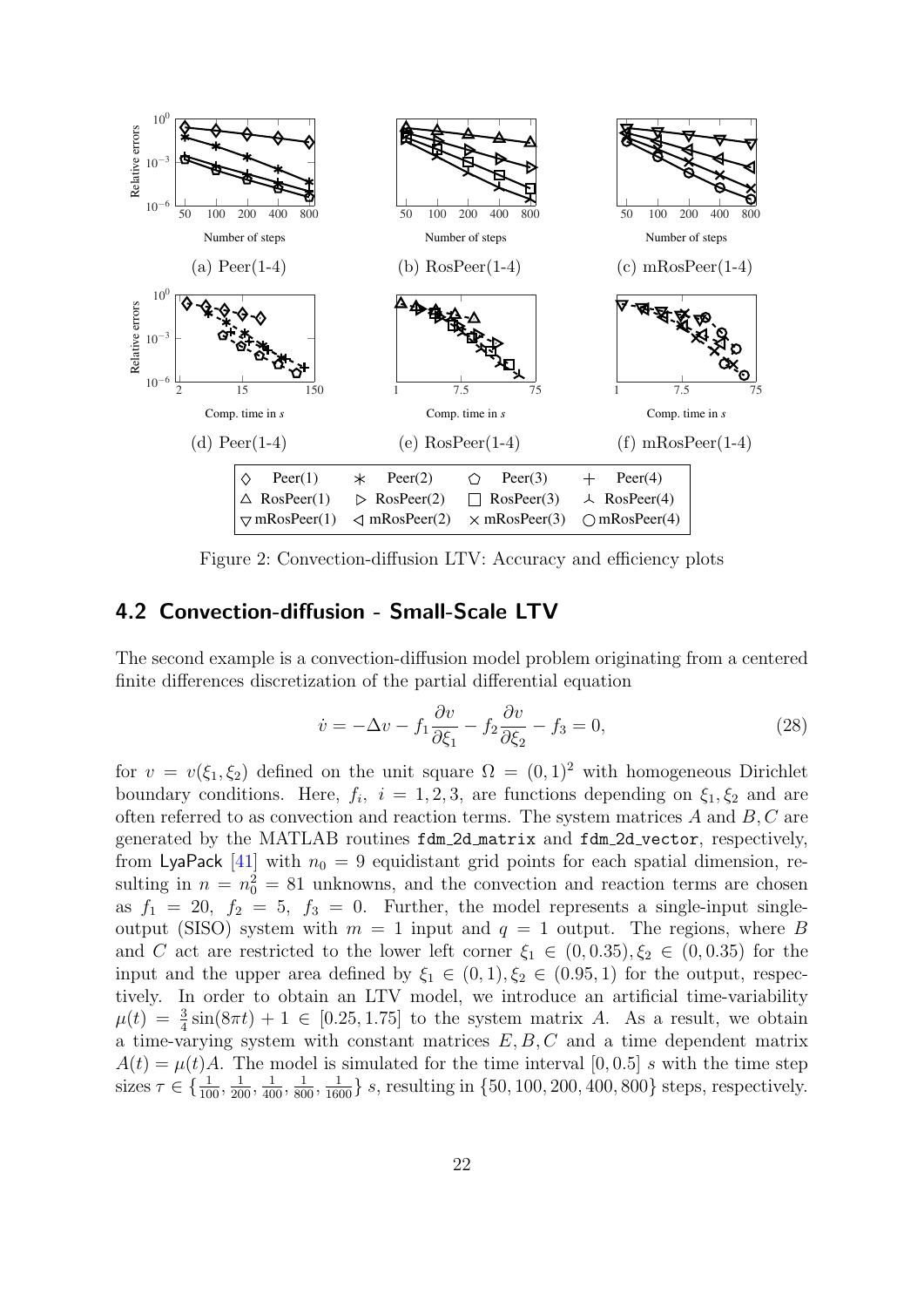|             |             | the reference solution for $\tau = 0.25e^{-4}$ s, out steps. |
|-------------|-------------|--------------------------------------------------------------|
| Method      | Time in $s$ | Rel. Frobenius err.                                          |
| BDF(1)      | 25.07       | $2.32e-02$                                                   |
| BDF(2)      | 23.33       | $6.79e-04$                                                   |
| BDF(3)      | 23.05       | 7.34e-05                                                     |
| BDF(4)      | 23.08       | 2.91e-05                                                     |
| Ros1        | 12.57       | 2.09e-02                                                     |
| Ros2        | 48.50       | 2.87e-03                                                     |
| Ros4        | 62.18       | $4.36e-04$                                                   |
| Mid         | 29.46       | 1.91e-04                                                     |
| Trap        | 29.11       | $2.13e-04$                                                   |
| Peer(1)     | 26.92       | $2.32e-02$                                                   |
| Peer(2)     | 51.93       | $4.26e-05$                                                   |
| Peer(3)     | 84.82       | 3.84e-06                                                     |
| Peer(4)     | 108.81      | 9.81e-06                                                     |
| RosPer(1)   | 11.16       | $2.09e-02$                                                   |
| RosPer(2)   | 22.15       | $4.32e-04$                                                   |
| RosPer(3)   | 33.28       | $1.54e-05$                                                   |
| RosPer(4)   | 45.03       | 2.77e-06                                                     |
| mRosPeer(1) | 13.09       | $2.09e-02$                                                   |
| mRosPeer(2) | 25.60       | $4.32e-04$                                                   |
| mRosPeer(3) | 37.00       | 1.54e-05                                                     |
| mRosPeer(4) | 51.74       | 2.77e-06                                                     |
|             |             |                                                              |

<span id="page-22-0"></span>Table 4: Convection-diffusion LTV: Computational timings and relative errors with respect to the reference solution for  $\tau = 6.25e-4$  s, 800 steps.

As for the previous example, Figures  $2(a)-(c)$  $2(a)-(c)$  $2(a)-(c)$  show the error behavior with respect to the several time step sizes used. Here, the predicted convergence behavior is clearly visible except for the Peer(4) scheme. The efficiency plots are presented in Figures  $2(d)$ -[\(f\)](#page-21-0). For this example, again the peer schemes show best performance with respect to the achieved accuracy. Additionally considering the computational effort of the integration schemes, the BDF methods show best performance up to order 3. See also Table [4.](#page-22-0) For large-scale model problems, the computational effort for solving the ARE inside the implicit schemes will become more expensive compared to the ALE solves within the linear implicit time integrators such that the latter will become more effective.

## 4.3 Convection-Diffusion - Large-Scale LTI

The third example is again the convection-diffusion model [\(28\)](#page-21-1) from Example 2. Here, the convection and reaction terms  $f_1 = 50$ ,  $f_2 = 10$ ,  $f_3 = 0$  and no additional artificial time-variability are used. Further,  $n_0 = 45$  grid nodes in each direction, yielding a system dimension of  $n = 2025$ , are considered. The model is simulated for the time inter-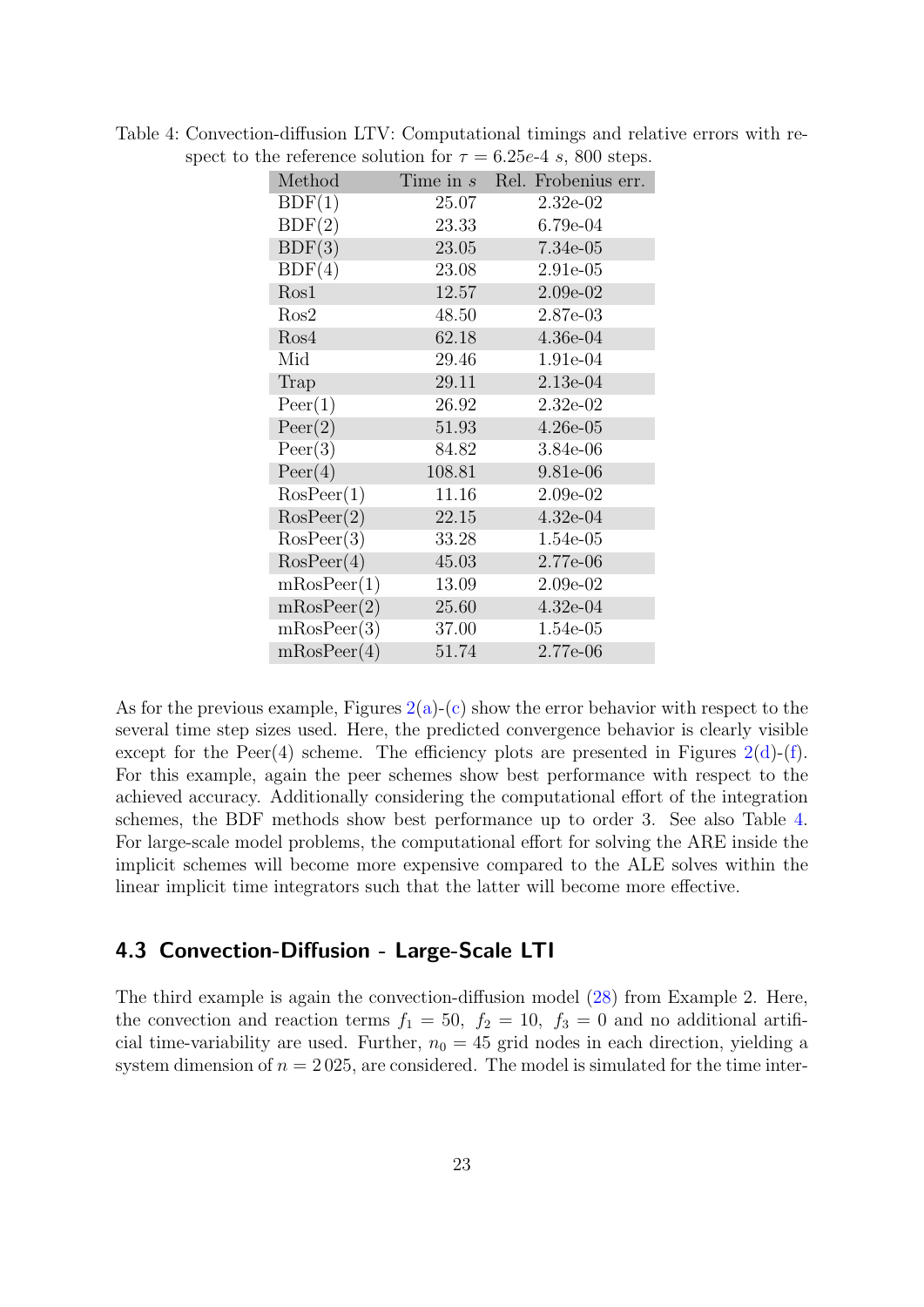| Method      | Time in $s$ |
|-------------|-------------|
| BDF(1)      | 1 260.43    |
| BDF(2)      | 1038.41     |
| BDF(3)      | 870.76      |
| BDF(4)      | 813.07      |
| Ros1        | 1 107.56    |
| Ros2        | 5 779.17    |
| Ros4        | 10571.82    |
| Mid         | 793.03      |
| Trap        | 796.44      |
| Peer(1)     | 1 239.61    |
| Peer(2)     | 1322.49     |
| Peer(3)     | 2068.50     |
| Peer(4)     | 2652.84     |
| RosPer(1)   | 583.14      |
| RosPer(2)   | 561.36      |
| RosPer(3)   | 740.52      |
| RosPer(4)   | 913.28      |
| mRosPeer(1) | 584.07      |
| mRosPeer(2) | 543.07      |
| mRosPeer(3) | 647.03      |
| mRosPeer(4) | 887.04      |

Table 5: Convection-diffusion LTI: Computational timings for  $\tau = 6.25e^{-4}$ , 480 steps.

val  $[0, 0.3]$  s with time step sizes  $\tau \in \{\frac{1}{100}, \frac{1}{200}, \frac{1}{400}, \frac{1}{800}, \frac{1}{1600}\}$  s, and  $\{30, 60, 120, 240, 480\}$ steps, respectively. Due to the system size, no reference solution is computed. Similar to the previous examples, Table [4](#page-22-0) shows the computational timings for the several integration schemes. Again, the Rosenbrock-type peer schemes up to order 3 come up with the lowest computational times. It can also be seen that for this autonomous SISO system, the reformulated Rosenbrock-type schemes (mRosPeer) outperform their counterparts given in the original formulation.

# <span id="page-23-0"></span>5 Conclusion

In this contribution, the classes of implicit and Rosenbrock-type peer methods have been applied to matrix-valued ODEs. Further, a reformulation of the latter has been proposed in order to avoid a number of Jacobian applications to the currently computed stage variables. An efficient low-rank formulation in terms of the low-rank symmetric indefinite factorization (LRSIF) has been presented. The performance of the peer methods was presented for three different examples. It has been shown that the Rosenbrock-type schemes and their reformulated version outperform their classical implicit one- and multi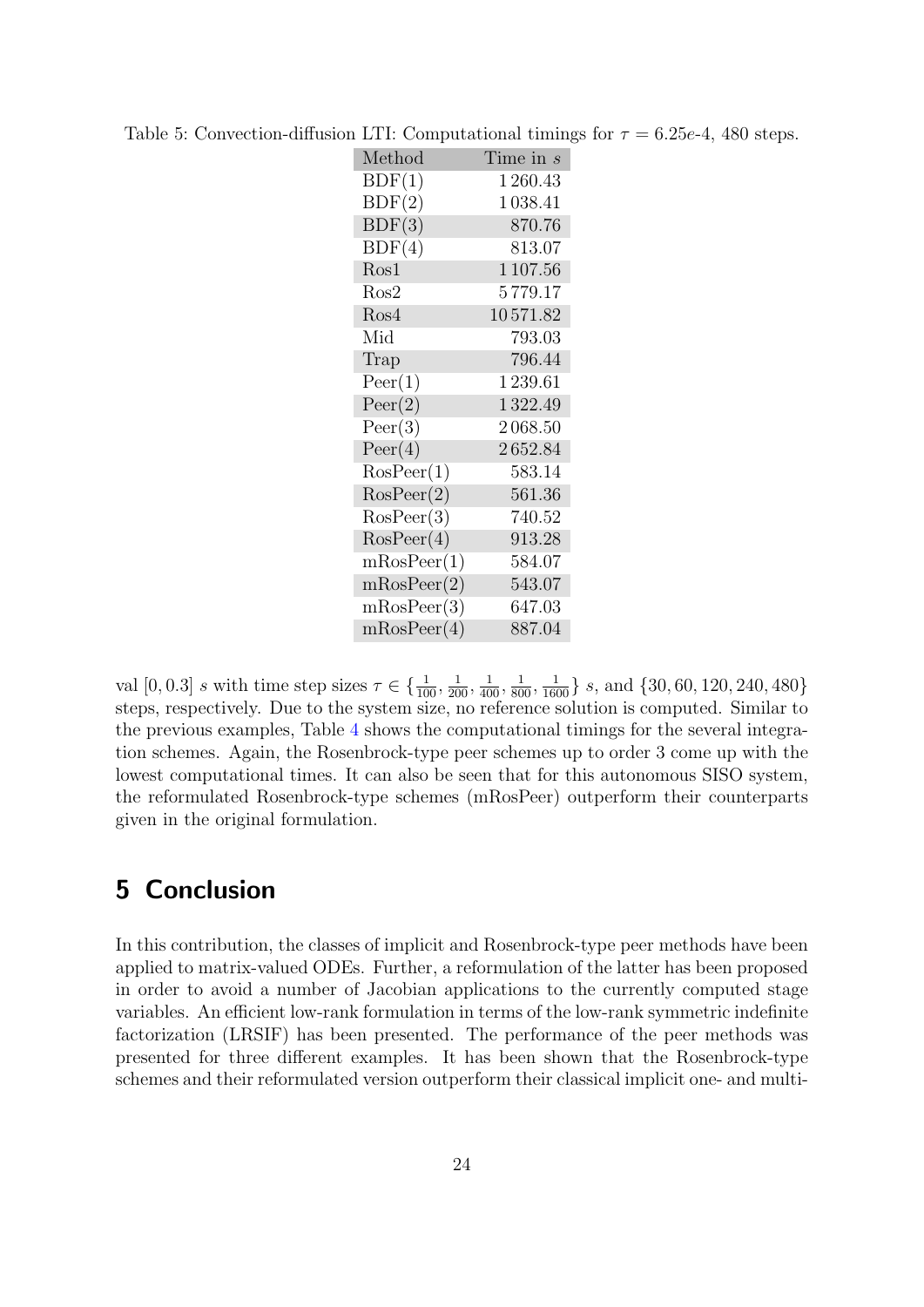step opponents with respect to the relation of accuracy and computational effort in most cases. Thus, the peer methods and in particular Rosenbrock-type schemes make an important contribution to the efficient low-rank based solution of differential Riccati equations and most probably differential matrix equations, in general.

## Acknowledgements

Financial Support This research was funded by the Deutsche Forschungsgemeinschaft DFG in subproject A06 Model Order Reduction for Thermo-Elastic Assembly Group Models of the Collaborative Research Center/ Transregio 96 Thermo-energetic design of machine tools A systemic approach to solve the conflict between power efficiency, accuracy and productivity demonstrated at the example of machining production.

**Special Thanks** goes to Prof. R. Weiner<sup>[2](#page-24-6)</sup> and his group at the Martin-Luther-Universitt Halle for helpfull discussions on the peer methods and in particular for providing the coefficients for numerous implicit peer schemes.

# **References**

- <span id="page-24-0"></span>[1] H. Abou-Kandil, G. Freiling, V. Ionescu, and G. Jank, Matrix Riccati Equations in Control and Systems Theory, Birkhäuser, Basel, Switzerland, 2003.
- <span id="page-24-1"></span>[2] A. C. ANTOULAS, D. C. SORENSEN, AND Y. ZHOU, On the decay rate of Hankel singular values and related issues, Systems Control Lett., 46 (2002), pp. 323–342.
- <span id="page-24-2"></span>[3] P. BENNER, P. KÜRSCHNER, AND J. SAAK, *Efficient handling of complex shift* parameters in the low-rank Cholesky factor ADI method, Numer. Algorithms, 62 (2013), pp. 225–251, <https://doi.org/10.1007/s11075-012-9569-7>.
- <span id="page-24-3"></span>[4] P. BENNER, P. KÜRSCHNER, AND J. SAAK, An improved numerical method for balanced truncation for symmetric second order systems, Math. Comput. Model. Dyn. Sys., 19 (2013), pp. 593–615, [https://doi.org/10.1080/13873954.2013.](https://doi.org/10.1080/13873954.2013.794363) [794363](https://doi.org/10.1080/13873954.2013.794363).
- <span id="page-24-4"></span>[5] P. BENNER, P. KÜRSCHNER, AND J. SAAK, Self-generating and efficient shift parameters in ADI methods for large Lyapunov and Sylvester equations, Electron. Trans. Numer. Anal., 43 (2014), pp. 142–162.
- <span id="page-24-5"></span>[6] P. BENNER, R.-C. LI, AND N. TRUHAR, On the ADI method for Sylvester equations, J. Comput. Appl. Math., 233 (2009), pp. 1035–1045, [https://doi.org/10.](https://doi.org/10.1016/j.cam.2009.08.108) [1016/j.cam.2009.08.108](https://doi.org/10.1016/j.cam.2009.08.108).

<span id="page-24-6"></span> $2$ [http://www.mathematik.uni-halle.de/wissenschaftliches\\_rechnen/ruediger\\_weiner/](http://www.mathematik.uni-halle.de/wissenschaftliches_rechnen/ruediger_weiner/)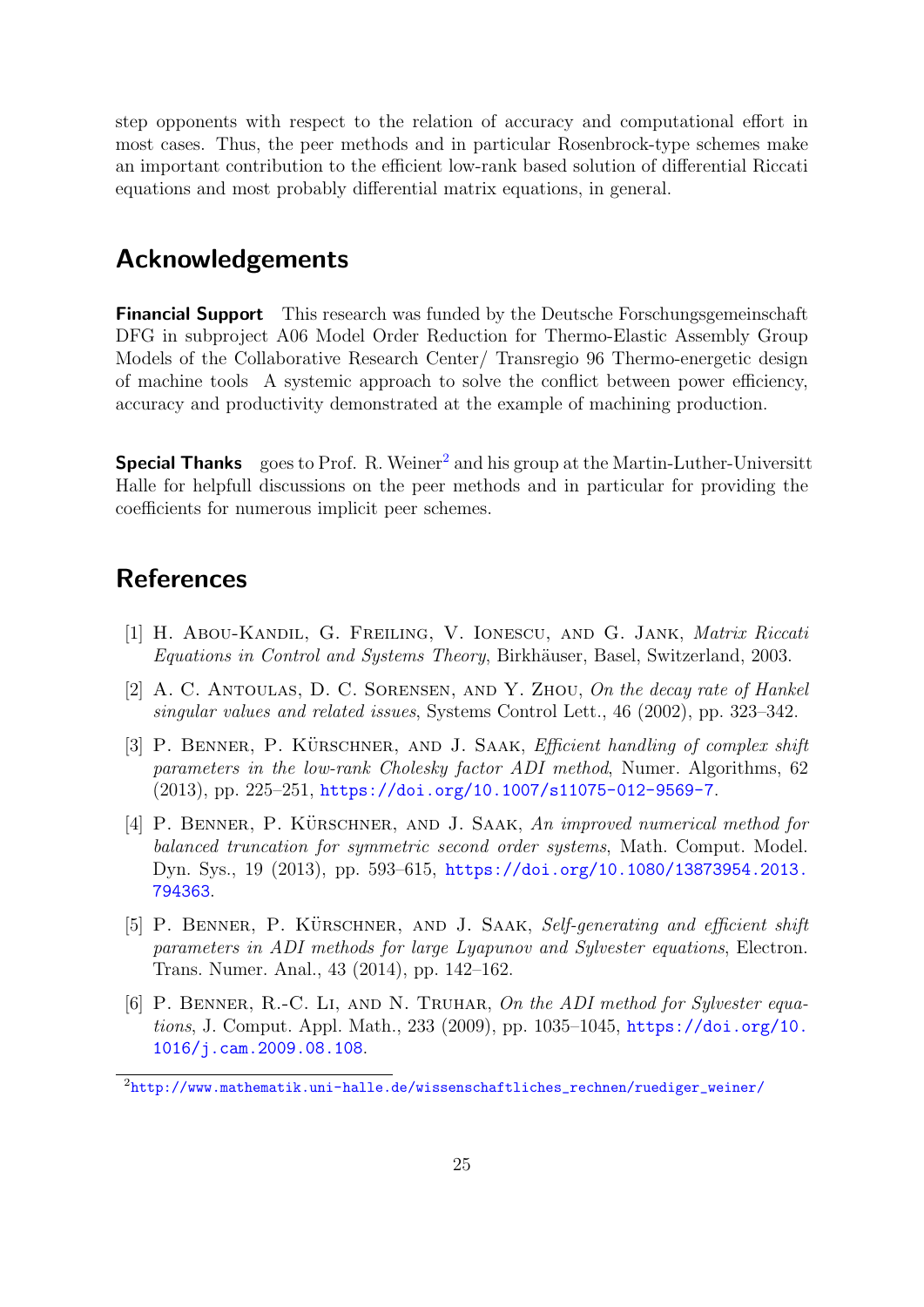- <span id="page-25-2"></span>[7] P. Benner and H. Mena, BDF methods for large-scale differential Riccati equations, in Proc. 16th Intl. Symp. Mathematical Theory of Network and Systems, MTNS, B. De Moor, B. Motmans, J. Willems, P. Van Dooren, and V. Blondel, eds., 2004.
- <span id="page-25-3"></span>[8] P. Benner and H. Mena, Rosenbrock methods for solving Riccati differential equations, IEEE Trans. Autom. Control, 58 (2013), pp. 2950–2957.
- <span id="page-25-4"></span>[9] P. Benner and H. Mena, Numerical solution of the infinite-dimensional LQRproblem and the associated differential Riccati equations, J. Numer. Math., 26 (2018), pp. 1–20, <https://doi.org/10.1515/jnma-2016-1039>. published online May 2016.
- <span id="page-25-13"></span>[10] P. BENNER AND J. SAAK, *Linear-quadratic regulator design for optimal cooling of* steel profiles, Tech. Report SFB393/05-05, Sonderforschungsbereich 393 Parallele Numerische Simulation für Physik und Kontinuumsmechanik, TU Chemnitz, D-09107 Chemnitz (Germany), 2005, [http://nbn-resolving.de/urn:nbn:de:swb:](http://nbn-resolving.de/urn:nbn:de:swb:ch1-200601597) [ch1-200601597](http://nbn-resolving.de/urn:nbn:de:swb:ch1-200601597).
- <span id="page-25-10"></span>[11] P. Benner and J. Saak, Numerical solution of large and sparse continuous time algebraic matrix Riccati and Lyapunov equations: a state of the art survey, GAMM Mitteilungen, 36 (2013), pp. 32–52, <https://doi.org/10.1002/gamm.201310003>.
- <span id="page-25-6"></span>[12] J. C. BUTCHER, On the convergence of numerical solutions to ordinary differential equations, Math. Comp., 20 (1966), pp. 1–10.
- <span id="page-25-7"></span>[13] J. C. Butcher, General linear methods: a survey, Appl. Numer. Math., 1 (1985), pp. 273–284, [https://doi.org/10.1016/0168-9274\(85\)90007-8](https://doi.org/10.1016/0168-9274(85)90007-8).
- <span id="page-25-8"></span>[14] J. C. BUTCHER, *General linear methods*, Comput. Math. Appl., 31 (1996), pp. 105– 112, [https://doi.org/10.1016/0898-1221\(95\)00222-7](https://doi.org/10.1016/0898-1221(95)00222-7).
- <span id="page-25-0"></span>[15] E. J. Davison and M. C. Maki, The numerical solution of the matrix Riccati differential equation, IEEE Trans. Autom. Control, 18 (1973), pp. 71–73.
- <span id="page-25-1"></span>[16] L. Dieci, Numerical integration of the differential Riccati equation and some related issues, SIAM J. Numer. Anal., 29 (1992), pp. 781–815.
- <span id="page-25-12"></span>[17] V. Druskin, V. Simoncini, and M. Zaslavsky, Adaptive tangential interpolation in rational Krylov subspaces for MIMO dynamical systems, SIAM J. Matrix Anal. Appl., 35 (2014), pp. 476–498, <https://doi.org/10.1137/120898784>.
- <span id="page-25-9"></span>[18] L. Grasedyck, Existence of a low rank or H-matrix approximant to the solution of a Sylvester equation, Numer. Lin. Alg. Appl., 11 (2004), pp. 371–389.
- <span id="page-25-11"></span>[19] E. Hairer and G. Wanner, Solving Ordinary Differential Equations II - Stiff and Differential-Algebraic Problems, Springer Series in Computational Mathematics, Springer-Verlag, second ed., 2002.
- <span id="page-25-5"></span>[20] E. Hansen and T. Stillfjord, Convergence analysis for splitting of the ab-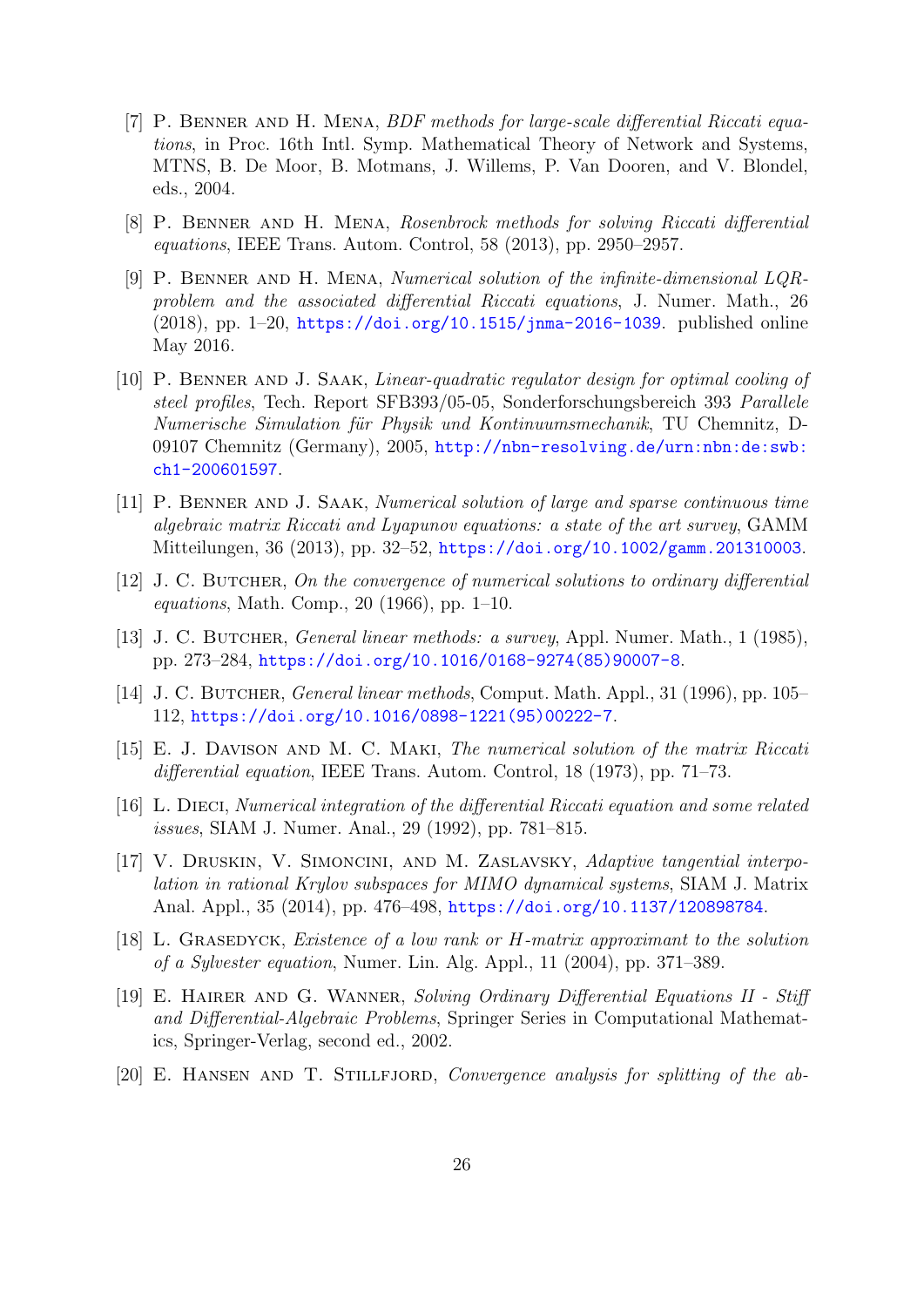stract differential riccati equation, SIAM J. Numer. Anal., 52 (2014), pp. 3128–3139, <https://doi.org/10.1137/130935501>.

- <span id="page-26-3"></span>[21] J. Harnard, P. Winternitz, and R. L. Anderson, Superposition principles for matrix Riccati equations, J. Math. Phys., 24 (1983), pp. 1062–1072.
- <span id="page-26-0"></span>[22] A. ICHIKAWA AND H. KATAYAMA, Remarks on the time-varying  $H_{\infty}$  Riccati equations, Systems Control Lett., 37 (1999), pp. 335–345.
- <span id="page-26-1"></span>[23] O. L. R. JACOBS, *Introduction to Control Theory*, Oxford Science Publications, Oxford, UK, 2nd ed., 1993.
- <span id="page-26-12"></span>[24] I. M. JAIMOUKHA AND E. M. KASENALLY, Krylov subspace methods for solving large Lyapunov equations, SIAM J. Numer. Anal., 31 (1994), pp. 227–251.
- <span id="page-26-4"></span>[25] C. Kenney and R. B. Leipnik, Numerical integration of the differential matrix Riccati equation, IEEE Trans. Autom. Control, 30 (1985), pp. 962–970.
- <span id="page-26-9"></span>[26] D. L. Kleinman, On an iterative technique for Riccati equation computations, IEEE Trans. Autom. Control, 13 (1968), pp. 114–115.
- <span id="page-26-13"></span>[27] M. KÖHLER, N. LANG, AND J. SAAK, Solving differential matrix equations using parareal, Proc. Appl. Math. Mech.,  $16$  (2016), pp. 847–848, [https://doi.org/10.](https://doi.org/10.1002/pamm.201610412) [1002/pamm.201610412](https://doi.org/10.1002/pamm.201610412).
- <span id="page-26-5"></span>[28] A. Koskela and H. Mena, A structure preserving Krylov subspace method for large scale differential Riccati equations, e-print arXiv:1705.07507, arXiv, May 2017, <https://arxiv.org/abs/1705.07507>. math.NA.
- <span id="page-26-11"></span>[29] P. KÜRSCHNER, *Efficient Low-Rank Solution of Large-Scale Matrix Equations*, Dissertation, Otto-von-Guericke-Universität, Magdeburg, Germany, Apr. 2016, [http:](http://hdl.handle.net/11858/00-001M-0000-0029-CE18-2) [//hdl.handle.net/11858/00-001M-0000-0029-CE18-2](http://hdl.handle.net/11858/00-001M-0000-0029-CE18-2). Shaker Verlag, ISBN 978-3-8440-4385-3.
- <span id="page-26-2"></span>[30] D. G. LAINIOTIS, *Generalized Chandrasekhar algorithms: Time-varying models*, IEEE Trans. Automat. Control, 21 (1976), pp. 728–732.
- <span id="page-26-10"></span>[31] P. LANCASTER AND L. RODMAN, *The Algebraic Riccati Equation*, Oxford University Press, Oxford, UK, 1995.
- <span id="page-26-8"></span>[32] N. LANG, Numerical Methods for Large-Scale Linear Time-Varying Control Systems and related Differential Matrix Equations, Dissertation, Technische Universität Chemnitz, Germany, June 2017, [https://www.logos-verlag.de/cgi-bin/buch/](https://www.logos-verlag.de/cgi-bin/buch/isbn/4700) [isbn/4700](https://www.logos-verlag.de/cgi-bin/buch/isbn/4700). Logos-Verlag, Berlin, ISBN 978-3-8325-4700-4.
- <span id="page-26-6"></span>[33] N. LANG, H. MENA, AND J. SAAK, An  $LDL<sup>T</sup>$  factorization based ADI algorithm for solving large scale differential matrix equations, Proc. Appl. Math. Mech., 14 (2014), pp. 827–828, <https://doi.org/10.1002/pamm.201410394>.
- <span id="page-26-7"></span>[34] N. LANG, H. MENA, AND J. SAAK, On the benefits of the  $LDL<sup>T</sup>$  factorization for large-scale differential matrix equation solvers, Linear Algebra Appl., 480 (2015),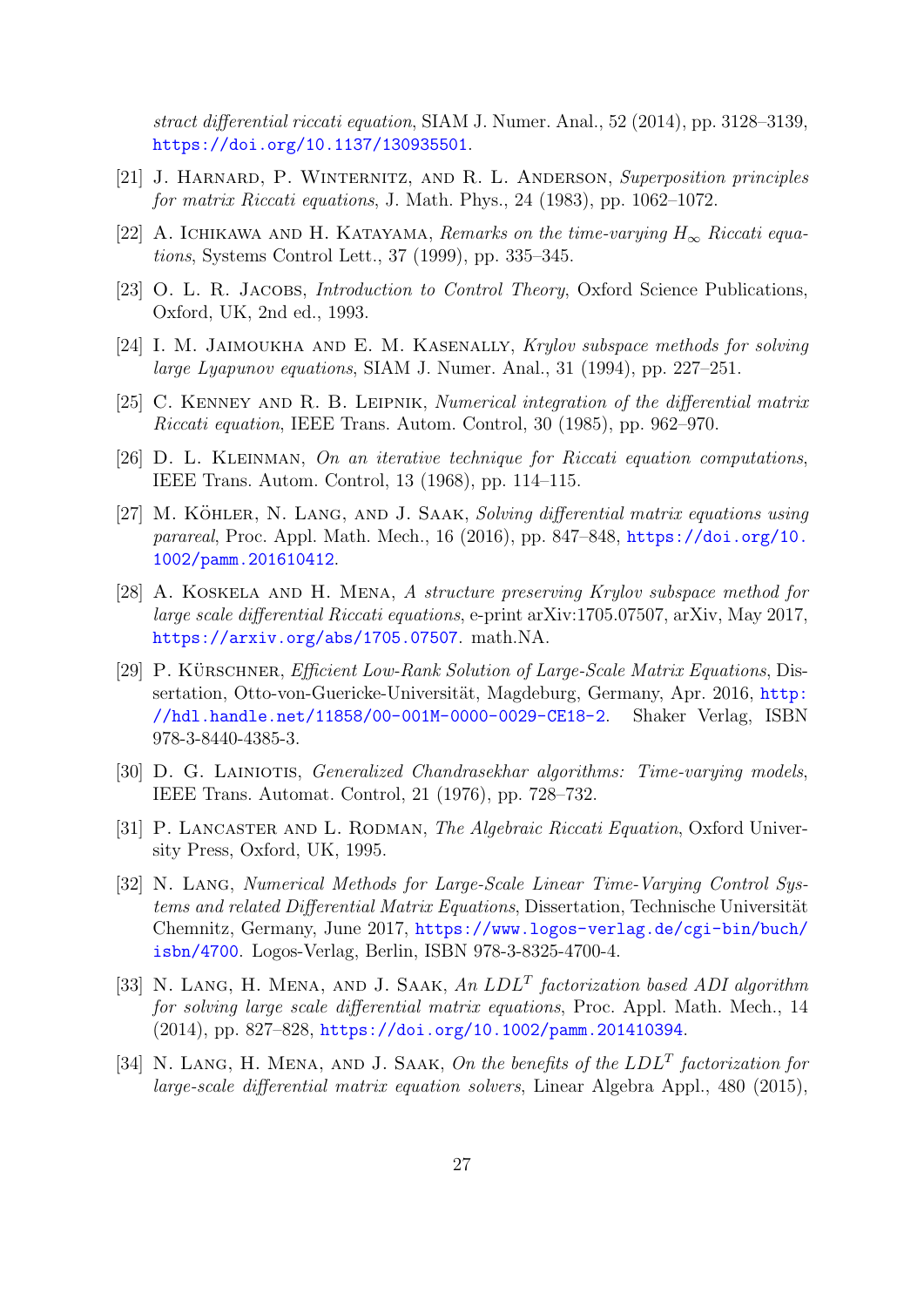pp. 44–71, <https://doi.org/10.1016/j.laa.2015.04.006>.

- <span id="page-27-2"></span>[35] A. J. LAUB, Schur techniques for Riccati differential equations, in Feedback Control of Linear and Nonlinear Systems, D. Hinrichsen and A. Isidori, eds., Springer-Verlag, New York, 1982, pp. 165–174.
- <span id="page-27-0"></span>[36] A. LOCATELLI, *Optimal Control: An Introduction*, Birkhäuser, Basel, Switzerland, 2001.
- <span id="page-27-3"></span>[37] V. Mehrmann, The Autonomous Linear Quadratic Control Problem, Theory and Numerical Solution, no. 163 in Lecture Notes in Control and Information Sciences, Springer-Verlag, Heidelberg, July 1991.
- <span id="page-27-4"></span>[38] H. Mena, Numerical Solution of Differential Riccati Equations Arising in Optimal Control Problems for Parabolic Partial Differential Equations, Ph.D. Thesis, Escuela Politecnica Nacional, 2007.
- <span id="page-27-11"></span>[39] OBERWOLFACH BENCHMARK COLLECTION, Steel Profile. hosted at MORwiki – Model Order Reduction Wiki, 2005, [http://modelreduction.org/index.php/](http://modelreduction.org/index.php/Steel_Profile) [Steel\\_Profile](http://modelreduction.org/index.php/Steel_Profile).
- <span id="page-27-5"></span>[40] T. Penzl, Eigenvalue decay bounds for solutions of Lyapunov equations: the symmetric case, Systems Control Lett., 40 (2000), pp. 139–144.
- <span id="page-27-12"></span>[41] T. Penzl, Lyapack Users Guide, Tech. Report SFB393/00-33, Sonderforschungsbereich 393 Numerische Simulation auf massiv parallelen Rechnern, TU Chemnitz, 09107 Chemnitz, Germany, 2000. Available from [http://www.tu-chemnitz.de/](http://www.tu-chemnitz.de/sfb393/sfb00pr.html) [sfb393/sfb00pr.html](http://www.tu-chemnitz.de/sfb393/sfb00pr.html).
- <span id="page-27-1"></span>[42] I. R. Petersen, V. A. Ugrinovskii, and A. V. Savkin, Robust Control Design Using  $H^{\infty}$  Methods, Springer-Verlag, London, UK, 2000.
- <span id="page-27-7"></span>[43] H. PODHAISKY, R. WEINER, AND B. A. SCHMITT, Rosenbrock-type 'peer' twostep methods, Appl. Numer. Math., 53 (2005), pp. 409–420, [https://doi.org/10.](https://doi.org/10.1016/j.apnum.2004.08.021) [1016/j.apnum.2004.08.021](https://doi.org/10.1016/j.apnum.2004.08.021).
- <span id="page-27-8"></span>[44] H. PODHAISKY, R. WEINER, AND B. A. SCHMITT, Linearly-implicit two-step methods and their implementation in Nordsieck form, Appl. Numer. Math., 56 (2006), pp. 374–387, <https://doi.org/10.1016/j.apnum.2005.04.024>.
- <span id="page-27-6"></span>[45] B. A. SCHMITT AND R. WEINER, *Parallel two-step W-methods with peer variables*, SIAM J. Numer. Anal., 42 (2004), pp. 265–282 (electronic), [https://doi.org/10.](https://doi.org/10.1137/S0036142902411057) [1137/S0036142902411057](https://doi.org/10.1137/S0036142902411057).
- <span id="page-27-9"></span>[46] B. A. Schmitt, R. Weiner, and K. Erdmann, Implicit parallel peer methods for stiff initial value problems, Appl. Numer. Math., 53 (2005), pp. 457–470, [https:](https://doi.org/10.1016/j.apnum.2004.08.019) [//doi.org/10.1016/j.apnum.2004.08.019](https://doi.org/10.1016/j.apnum.2004.08.019).
- <span id="page-27-10"></span>[47] B. A. Schmitt, R. Weiner, and H. Podhaisky, Multi-implicit peer two-step W-methods for parallel time integration, BIT, 45 (2005), pp. 197–217, [https://](https://doi.org/10.1007/s10543-005-2635-y)